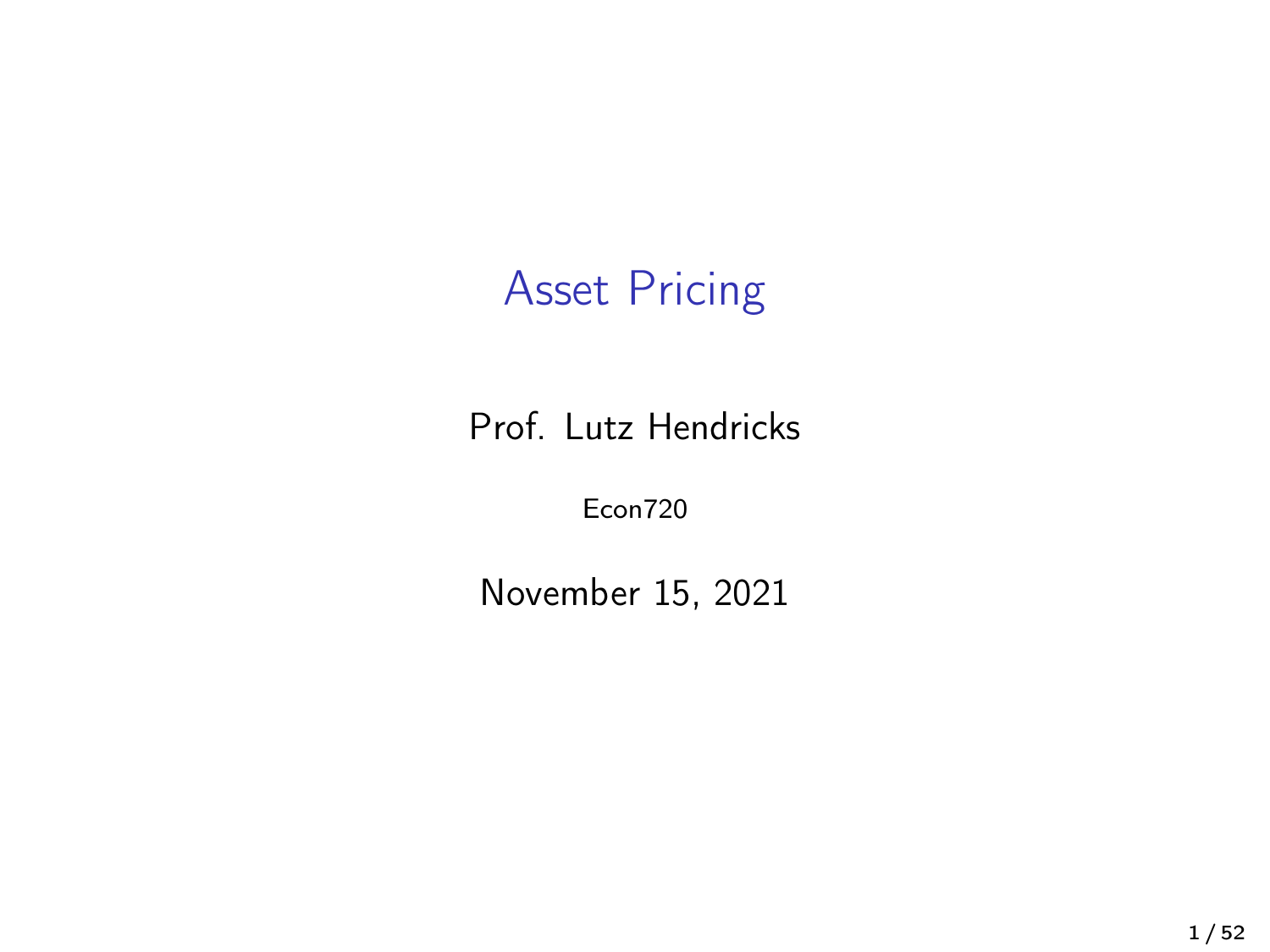# **Topics**

- 1. What determines the rates of return / prices of various assets?
- 2. How can risk be measured and priced?
- $\triangleright$  We use the [Lucas \(1978\)](#page-51-0) fruit tree model.
- $\triangleright$  The implications are far more general than the simple model.
- $\triangleright$  The model forms the basis for the CAPM and the  $\beta$  risk measure.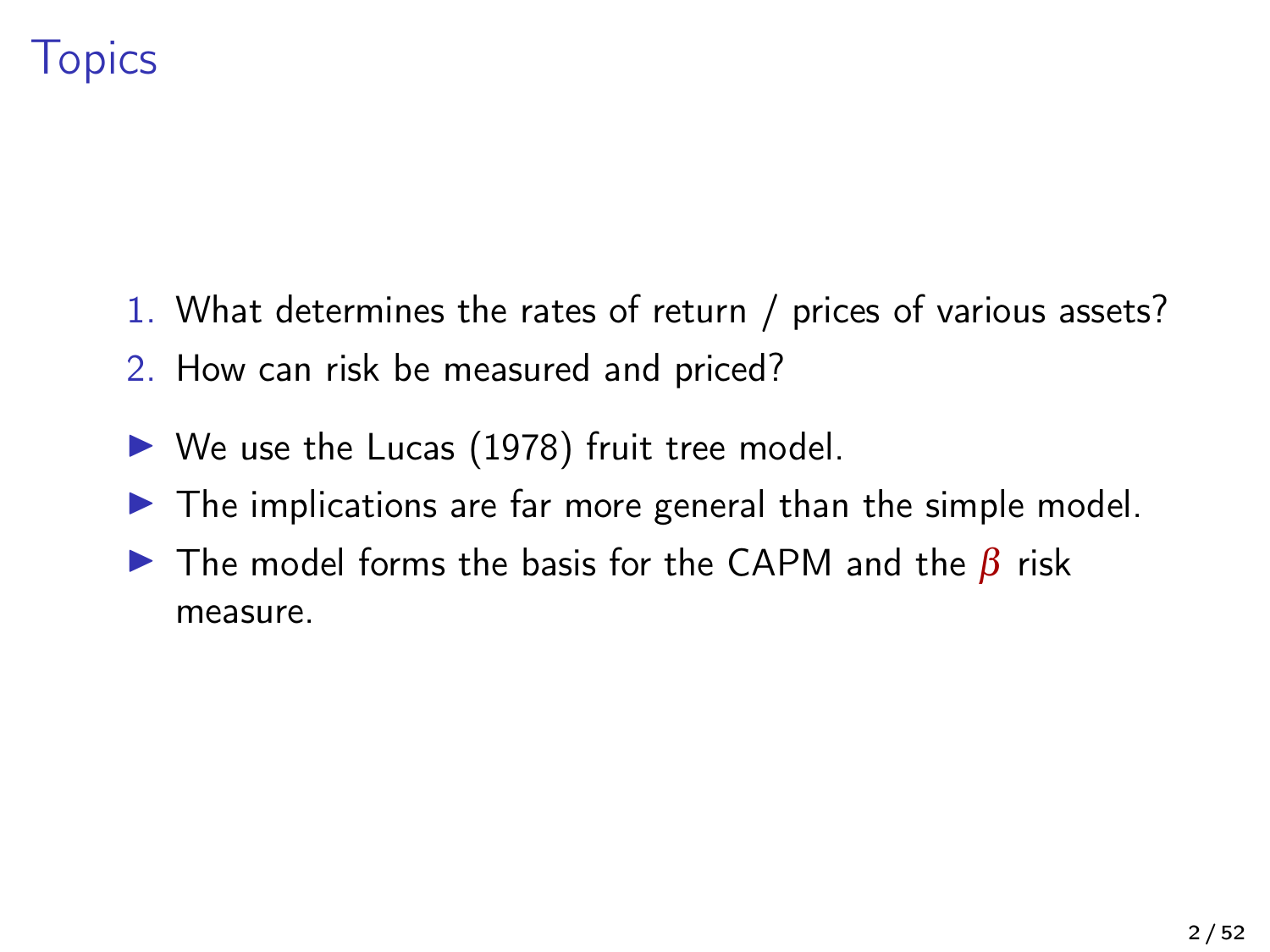# The [Lucas \(1978\)](#page-51-0) Fruit Tree Model

#### $\blacktriangleright$  Agents:

 $\blacktriangleright$  A single representative household.

 $\blacktriangleright$  Preferences:

$$
\max E_0 \sum_{t=0}^{\infty} \beta^t u(c_t)
$$

 $\blacktriangleright$  *E*<sub>0</sub> is the expectation as of time  $t = 0$ .

*u*(*ct*) (1)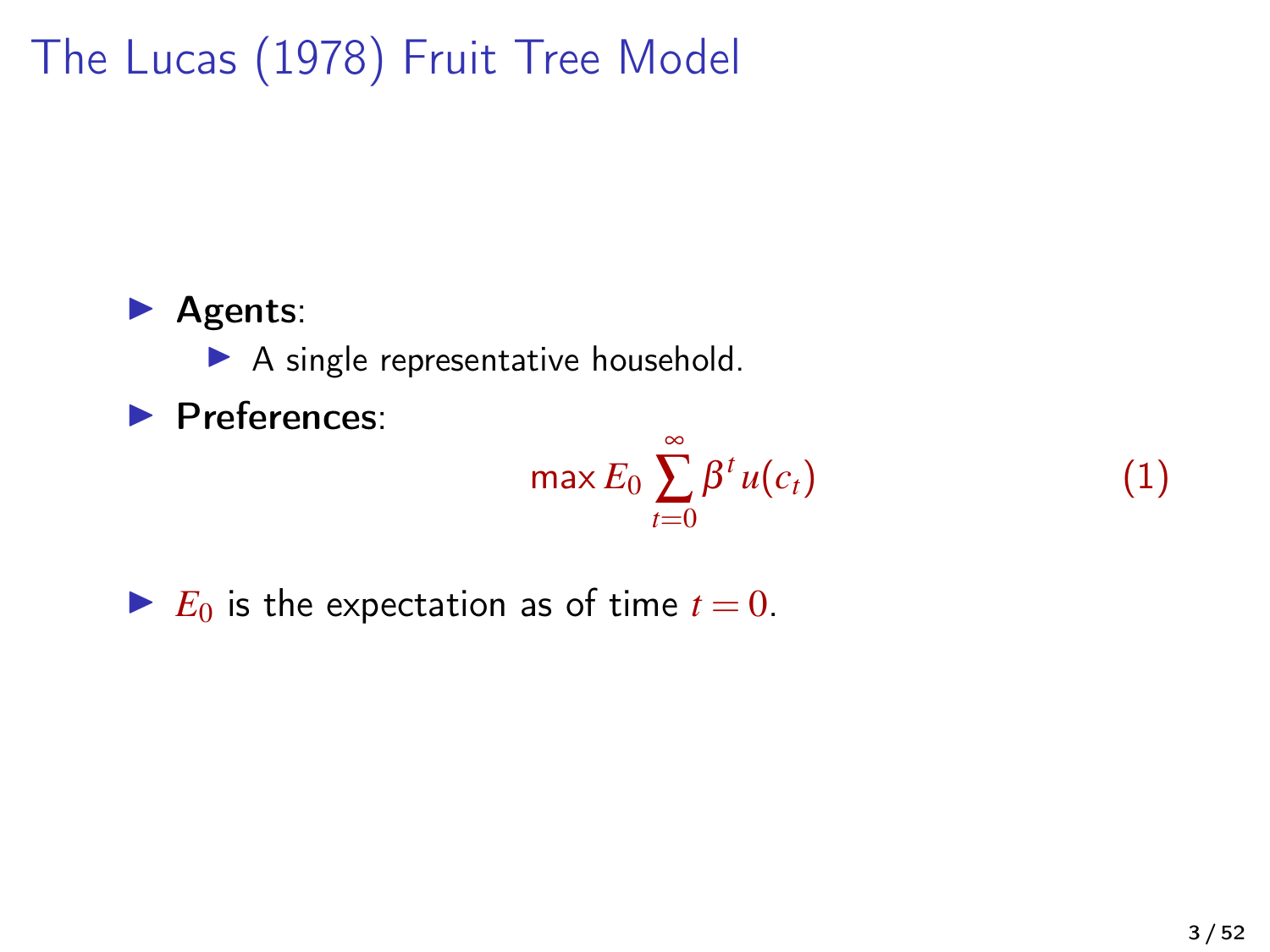# **Technology**

- $\blacktriangleright$  This is an endowment economy.
- $\blacktriangleright$  There are *K* identical fruit trees.
- Each tree yields  $d_t$  units of consumption goods in period  $t$ .
- $\blacktriangleright$   $d_t$  is random and the same for all trees.
- $\blacktriangleright$  Trees cannot be produced.
- $\blacktriangleright$  Fruits cannot be stored.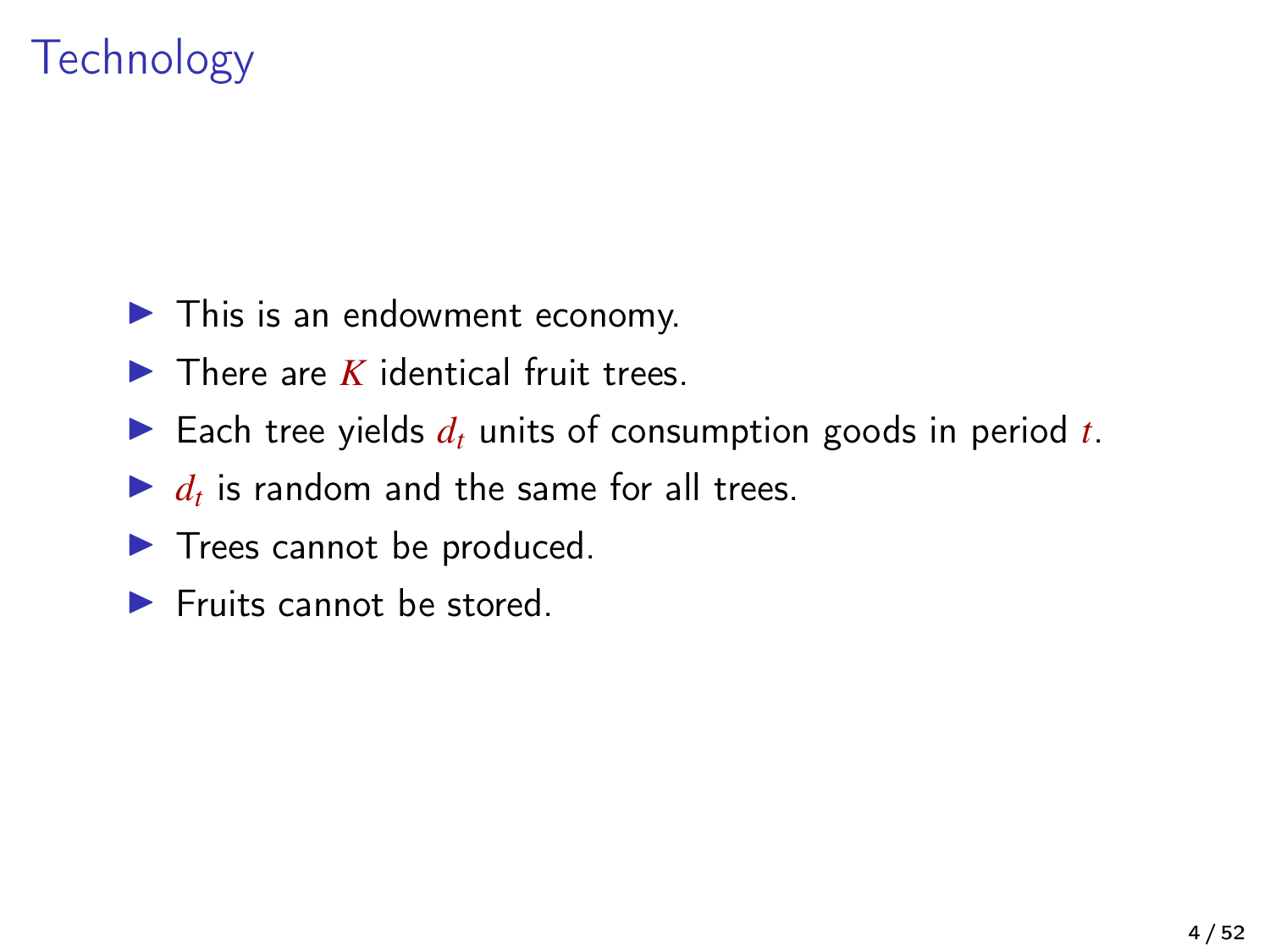# **Technology**

 $\blacktriangleright$  The aggregate resource constraint:

$$
c_t = K d_t \tag{2}
$$

- $\triangleright$  Assume that  $d$  is a finite Markov chain with transition matrix  $\pi(d',d)$ .
- $\triangleright$  An important feature: All uncertainty is aggregate.
- $\triangleright$  There are no opportunities for households to insure each other.
- $\blacktriangleright$  This is why we can work with a representative household.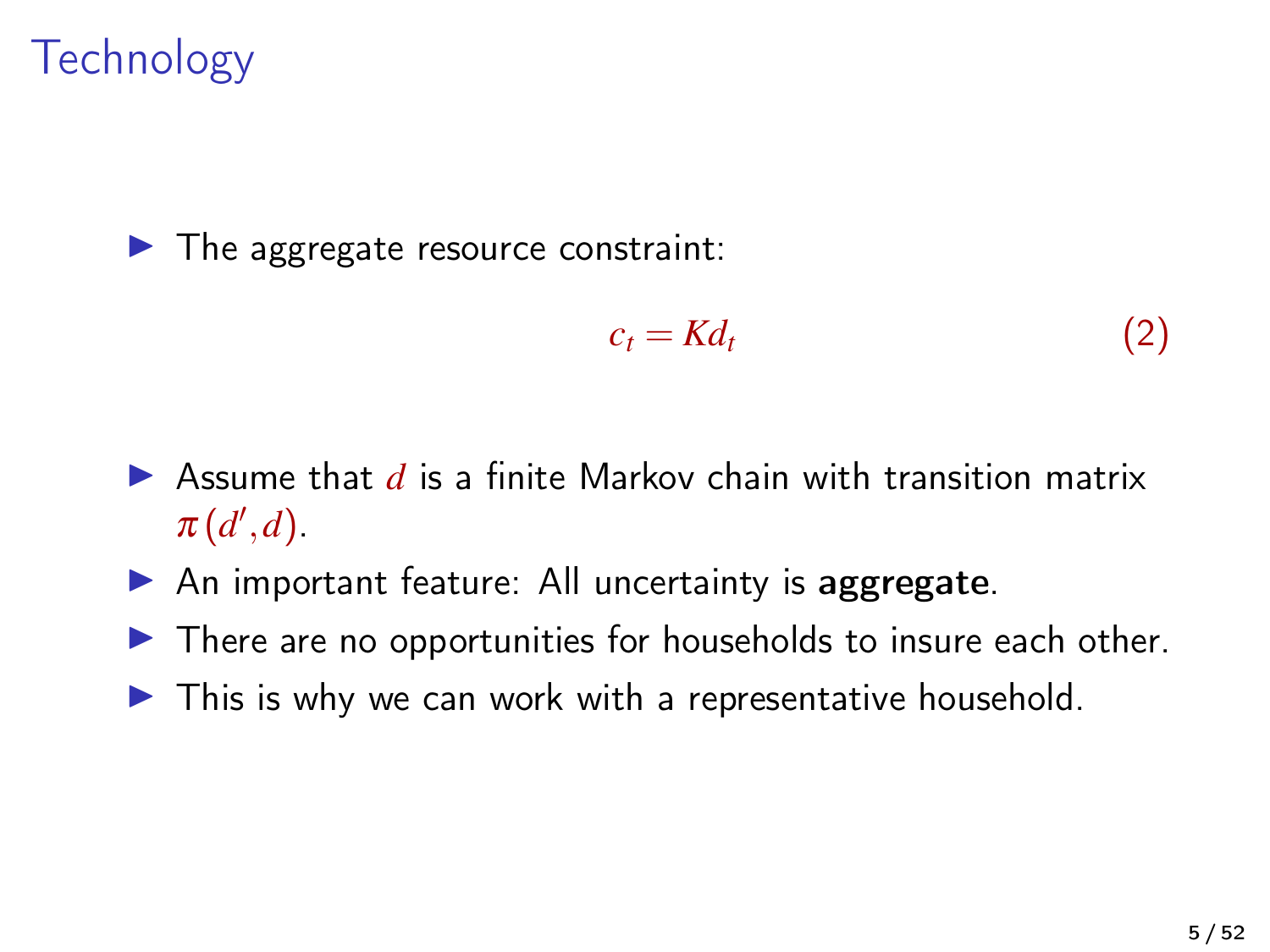### **Markets**

- $\blacktriangleright$  There are markets for fruits and for trees.
- $\blacktriangleright$  There is also a one period bond, issued by households (in zero net supply).
	- $\blacktriangleright$  Its purpose is to determine a risk-free interest rate.
- $\triangleright$  Digression: Why this is a good model...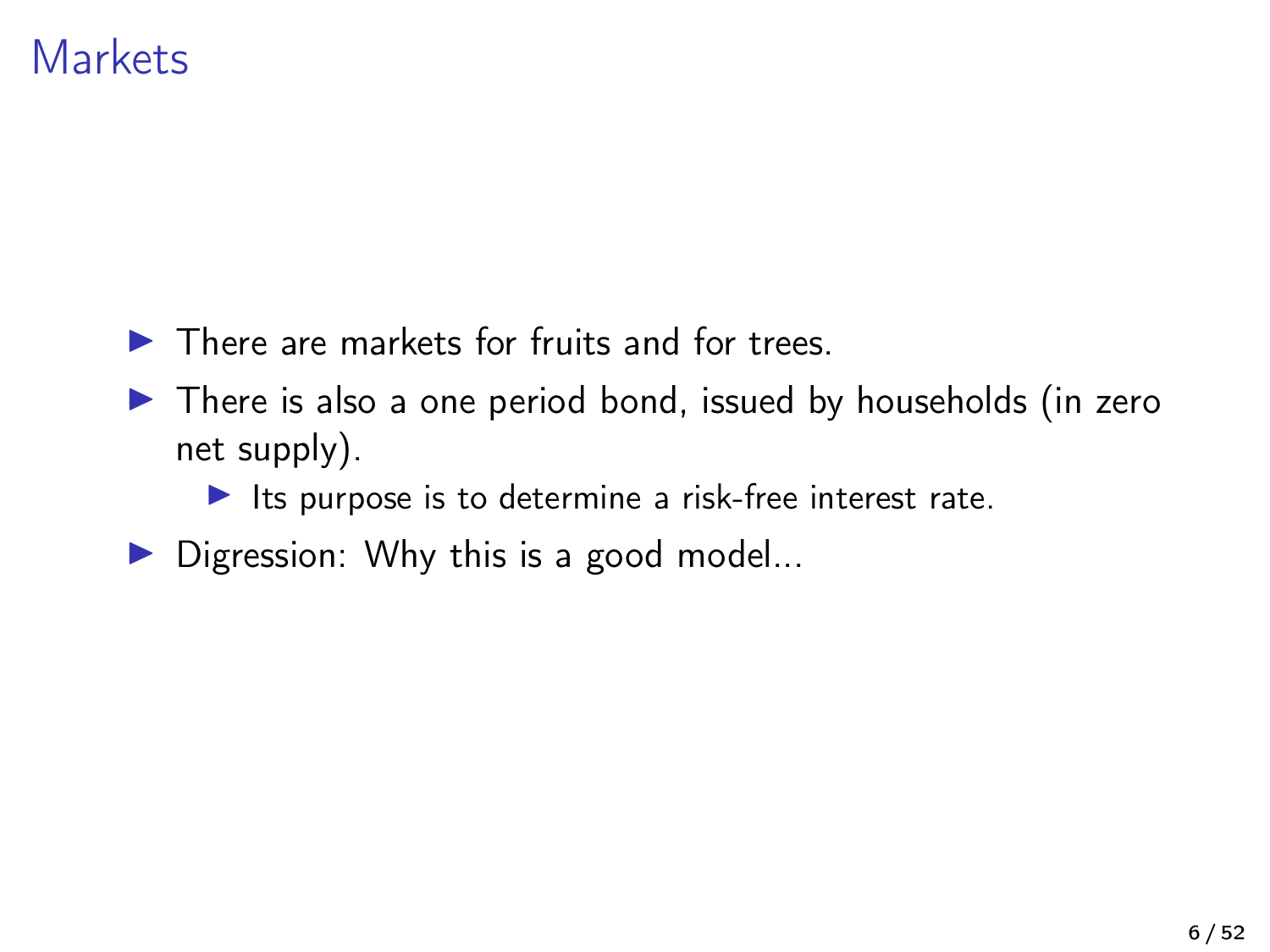# Household problem

- If The household starts out with bonds  $(b_0)$  and shares  $(k_0)$ .
- If At each date, he chooses  $c_t$ ,  $b_{t+1}$ ,  $k_{t+1}$ .
- $\blacktriangleright$  The budget constraint is

$$
p_t k_{t+1} + b_{t+1} = R_t b_t + (p_t + d_t) k_t - c_t \tag{3}
$$

#### $\blacktriangleright$  Notation:

- $\blacktriangleright$  p : the price of trees. Suppressing dependence on the state.
- $\triangleright$  *R* : the real interest rate on bonds.
- $\triangleright$  the price of bonds is normalized to 1 (how?).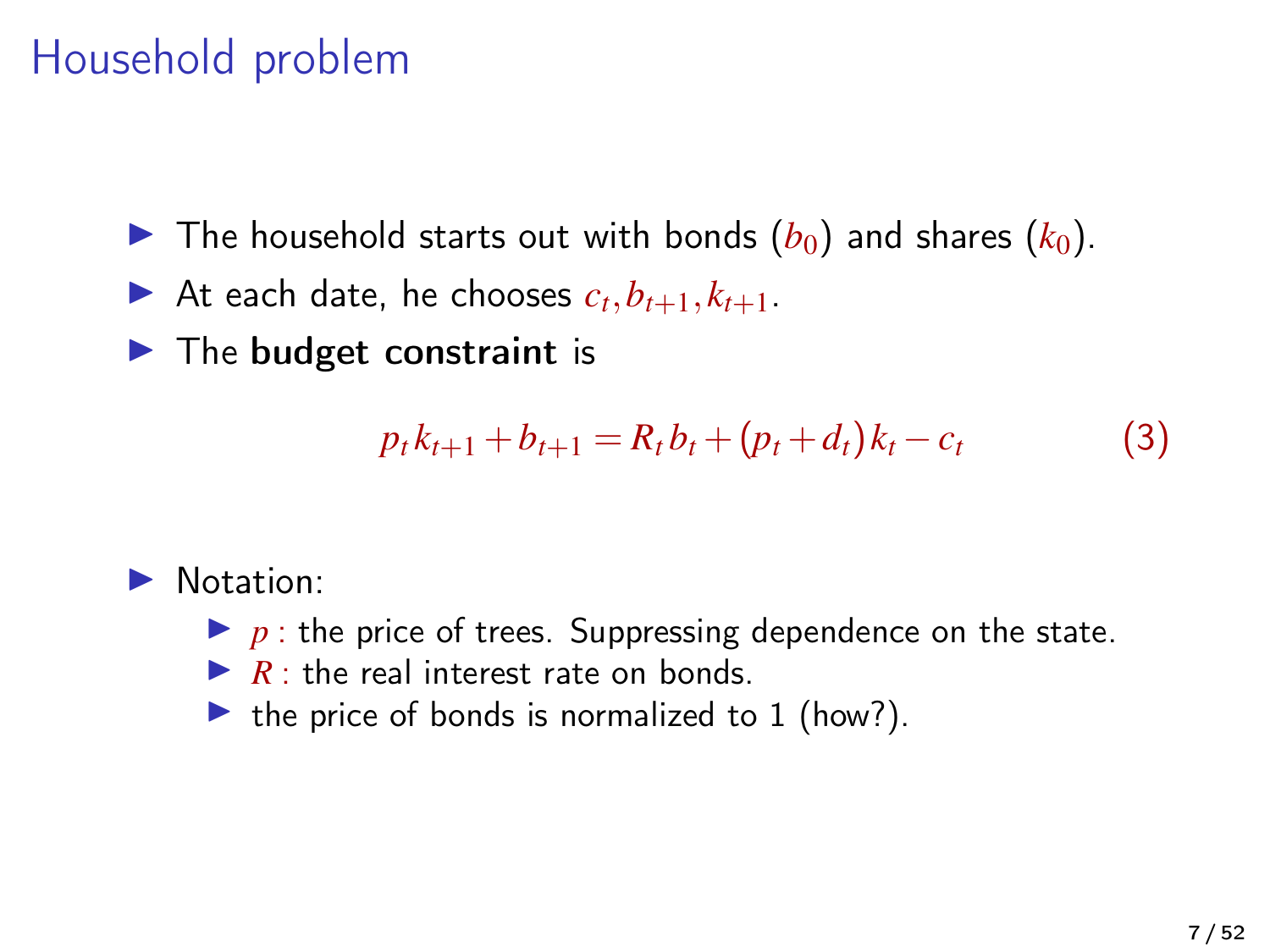# Household problem

$$
V(k,b,d) = \max u(c) + \beta EV(k',b',d')
$$
 (4)

#### subject to

$$
Rb + (p+d)k - c + pk' - b' = 0
$$
 (5)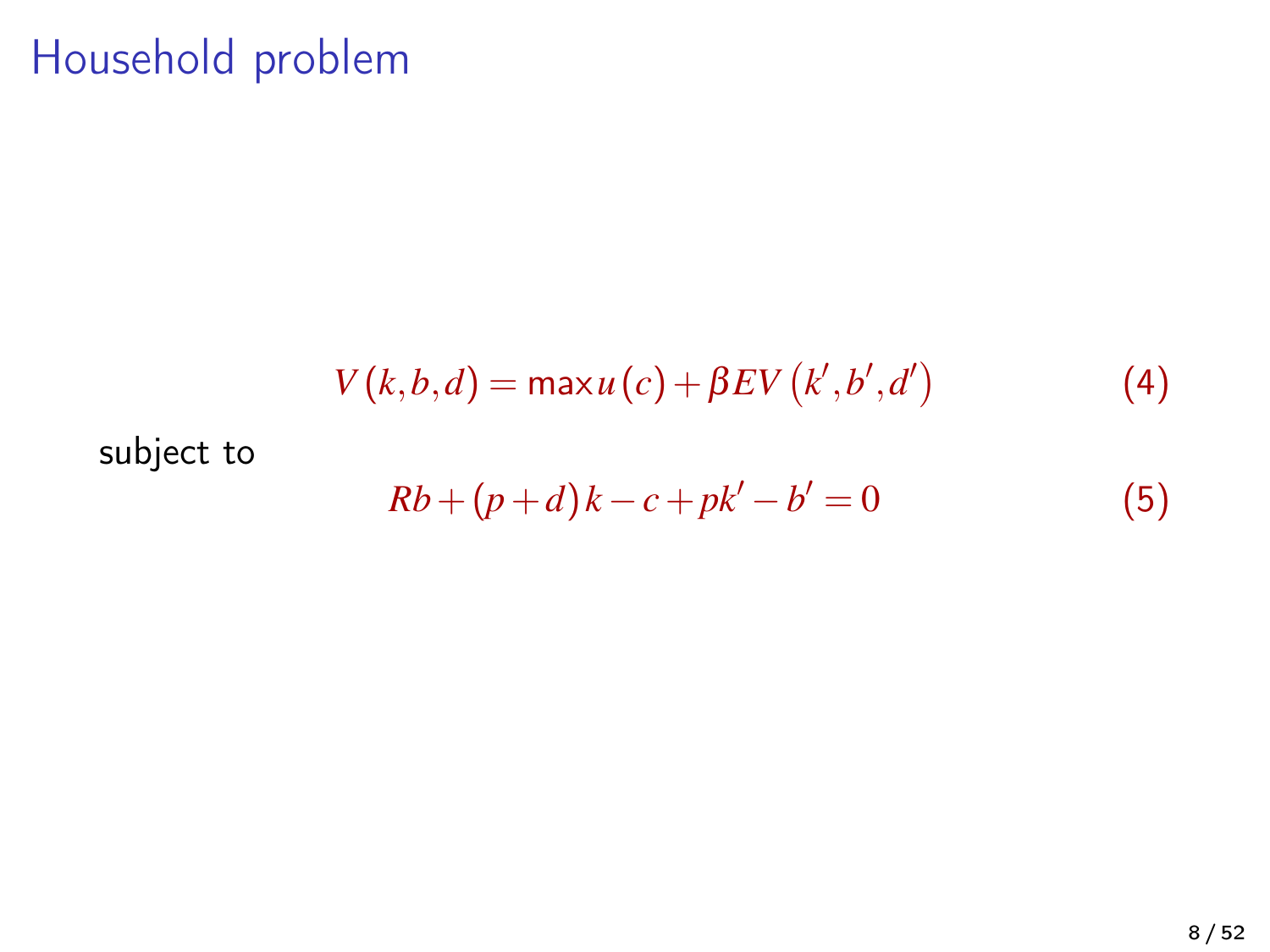# Household problem

First-order conditions:

$$
c : u'(c) = \lambda
$$
  
\n
$$
k' : \lambda p = EV_k(k',b',d')
$$
  
\n
$$
b' : \lambda = EV_b(k',b',d')
$$

Envelope:

$$
V_k = \lambda (p+d) V_b = \lambda R
$$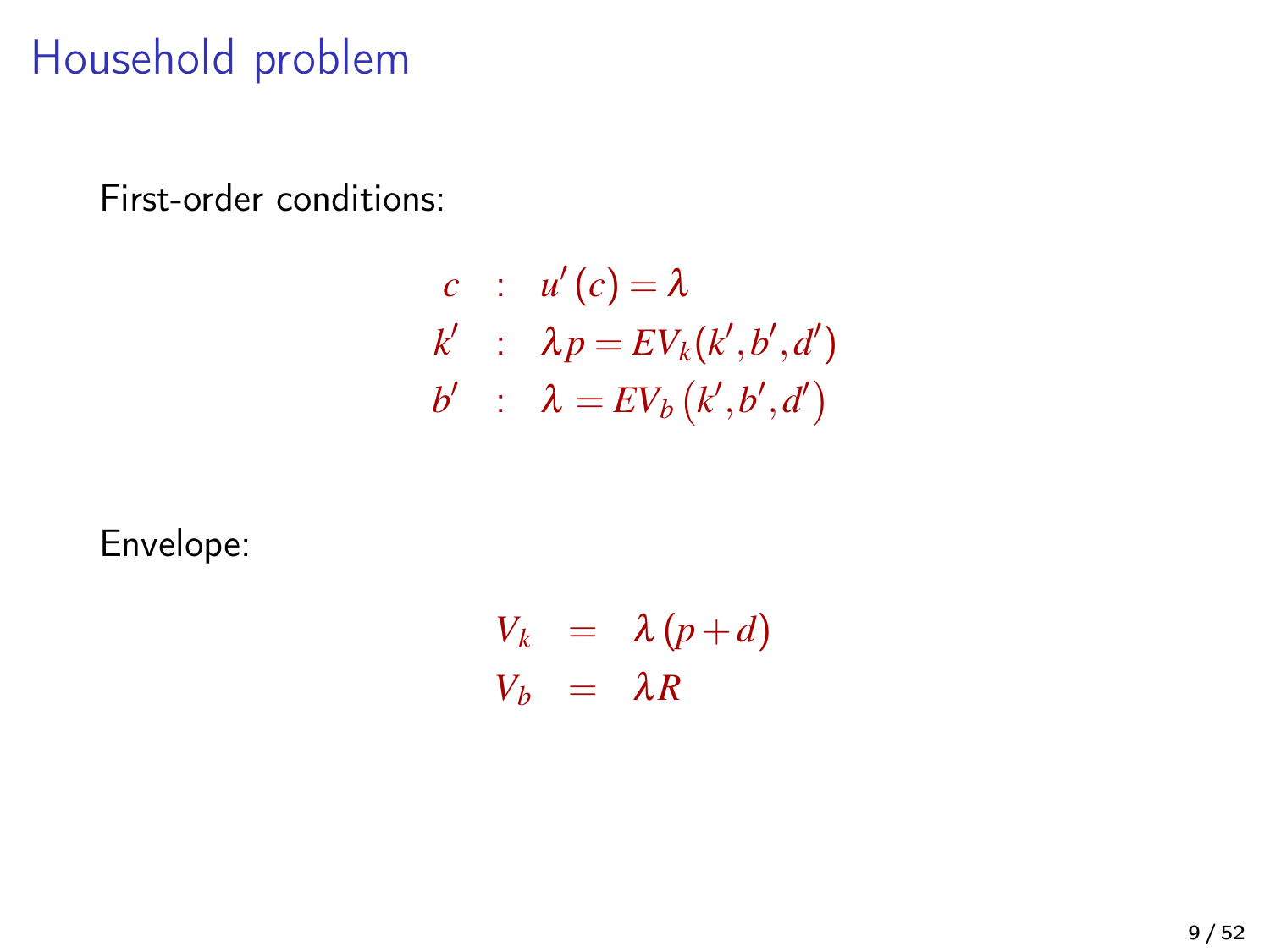#### Euler equations

$$
u'(c_t) = \beta E_t \{u'(c_{t+1})R_{t+1}\}\
$$
  
=  $\beta E_t \{u'(c_{t+1})\frac{p_{t+1}+d_{t+1}}{p_t}\}\$ 

This is very general - holds for any number of assets / for any type of asset.

Question: Why doesn't the correlation of asset returns show up anywhere?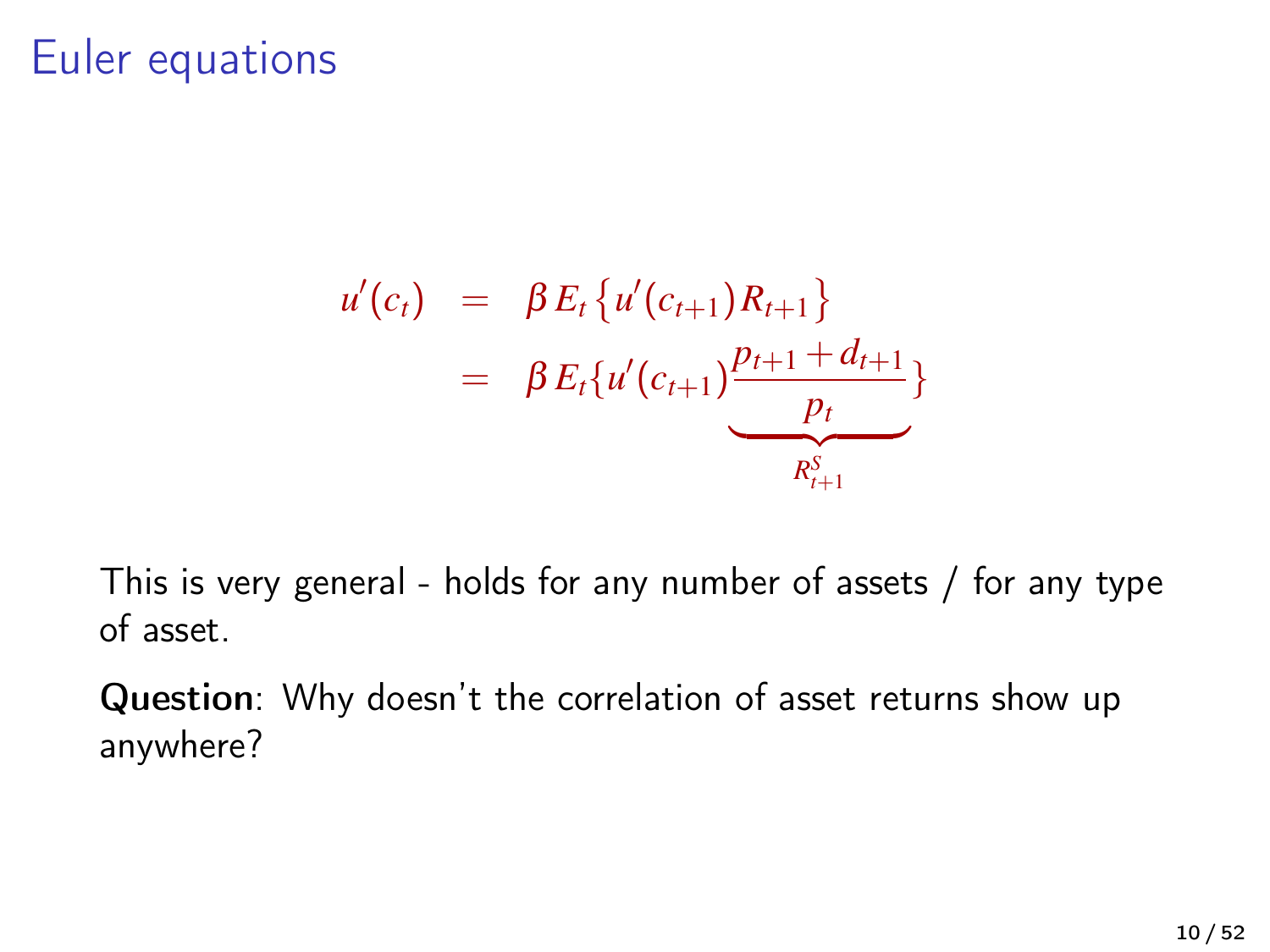## **Solution**

 $\triangleright$  A solution consists of state contingent plans  ${c(d<sup>t</sup>), k(d<sup>t</sup>), b(d<sup>t</sup>)}$  for all histories  $d<sup>t</sup>$ .

 $\blacktriangleright$  These satisfy:

- $\blacktriangleright$  2 Euler equations
- $\blacktriangleright$  1 budget constraint.
- $\blacktriangleright$  *b*<sub>0</sub> and *k*<sub>0</sub> given.

 $\blacktriangleright$  Transversality:  $\lim_{t\to\infty} E_0\beta^t u'(c_t)$  [*b*<sub>*t*</sub> + *p*<sub>*t*</sub>*k*<sub>*t*</sub>] = 0.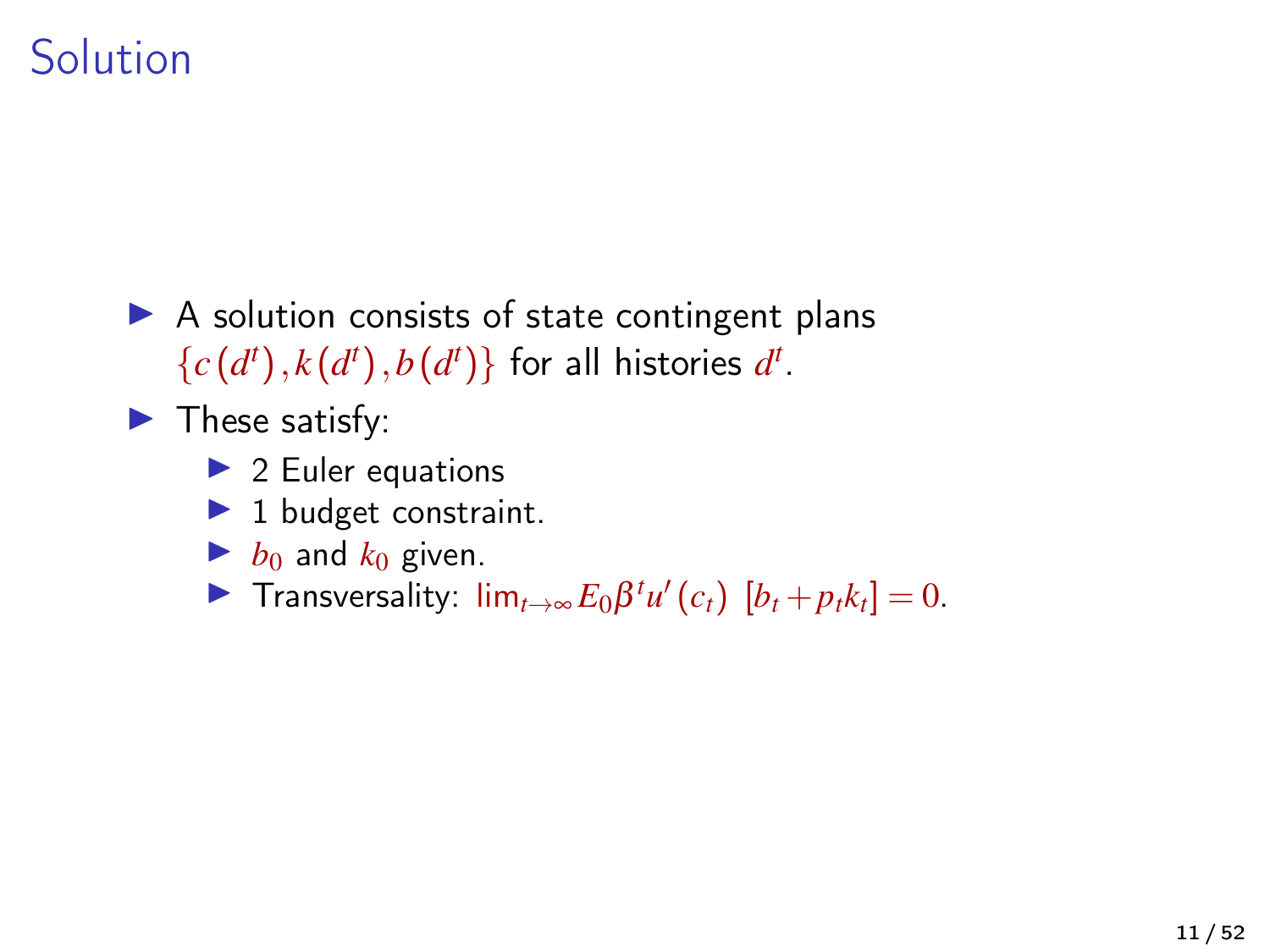## Market clearing

For every history we need: Bonds:

 $b_t = 0$ 

Trees:

$$
k_t=K_t
$$

Goods:

 $c_t = K_t d_t$ 

There is no trade in equilibrium!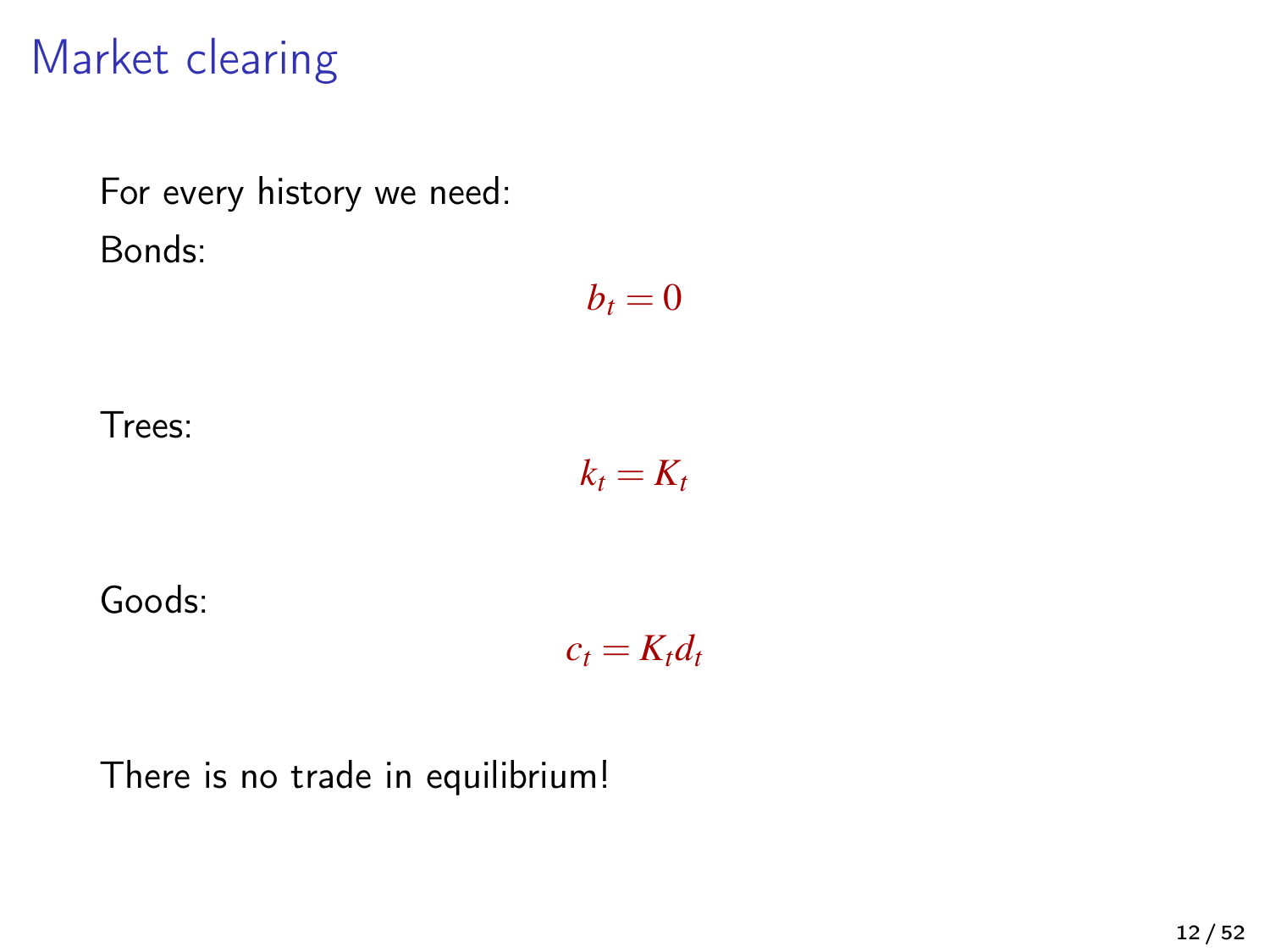# Competitive Equilibrium

 $\blacktriangleright$  A CE consists of  $\blacktriangleright$ 

- 1. an allocation:  $\{c(d^t), b(d^t), k(d^t)\}.$
- 2. a price system:  $\{p(d^t), R(d^t)\}$

#### $\blacktriangleright$  These satisfy:

- 1. household: 2 Euler equations and 1 budget constraint.
- 2. 3 market clearing conditions.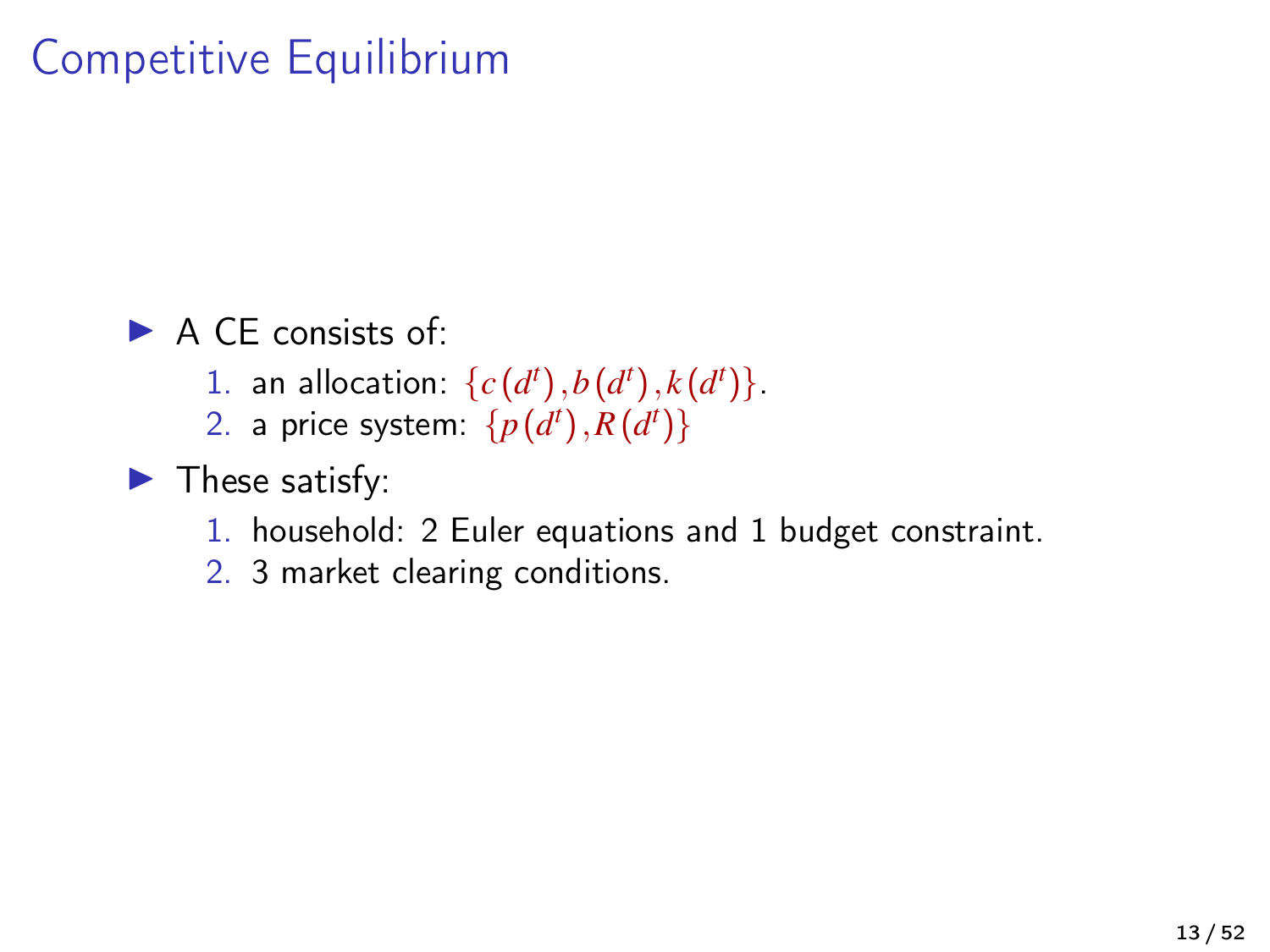# Recursive Competitive Equilibrium

Objects:

- $\triangleright$  Solution to the household problem:  $V(k, b, d)$  and  $c(k, b, d)$ ,  $k' = \kappa(k, b, d), b' = B(k, b, d).$
- $\blacktriangleright$  Price functions:  $p(d)$ ,  $R(d)$ .

Equilibrium conditions:

- $\blacktriangleright$  Household: 4
- $\blacktriangleright$  Market clearing: 3
- $\triangleright$  No need for consistency: law of motion of the aggregate state is exogenous.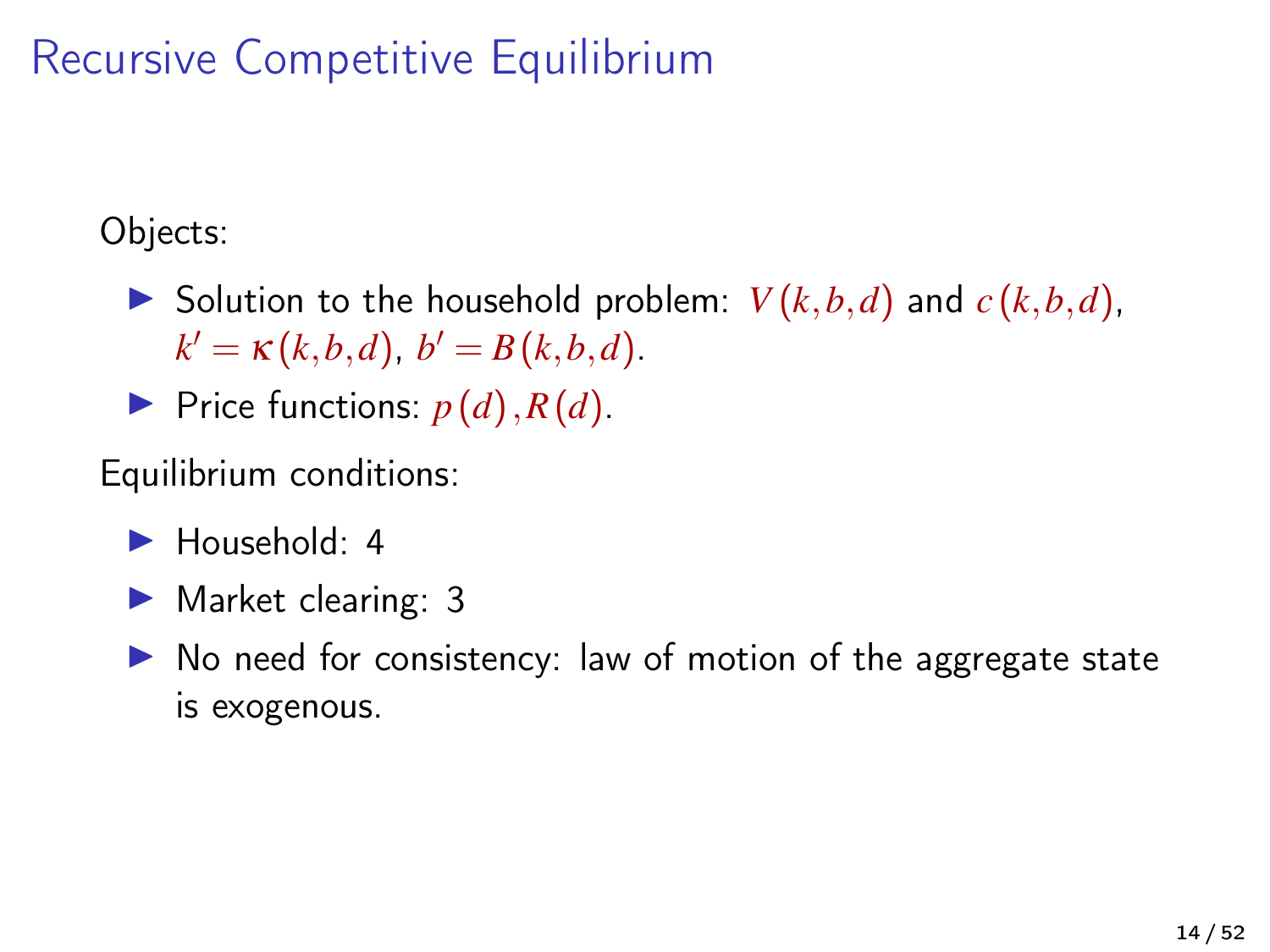# Consumption smoothing

The Euler equation implies (for any asset):

$$
E_t\left\{\frac{\beta u'(c_{t+1})}{u'(c_t)}R_{t+1}\right\} = 1
$$
 (6)

Define: Marginal rate of substitution:

$$
MRS_{t+1} = \beta u'(c_{t+1})/u'(c_t)
$$
 (7)

 $MRS<sub>t+1</sub>$  is inversely related to consumption growth.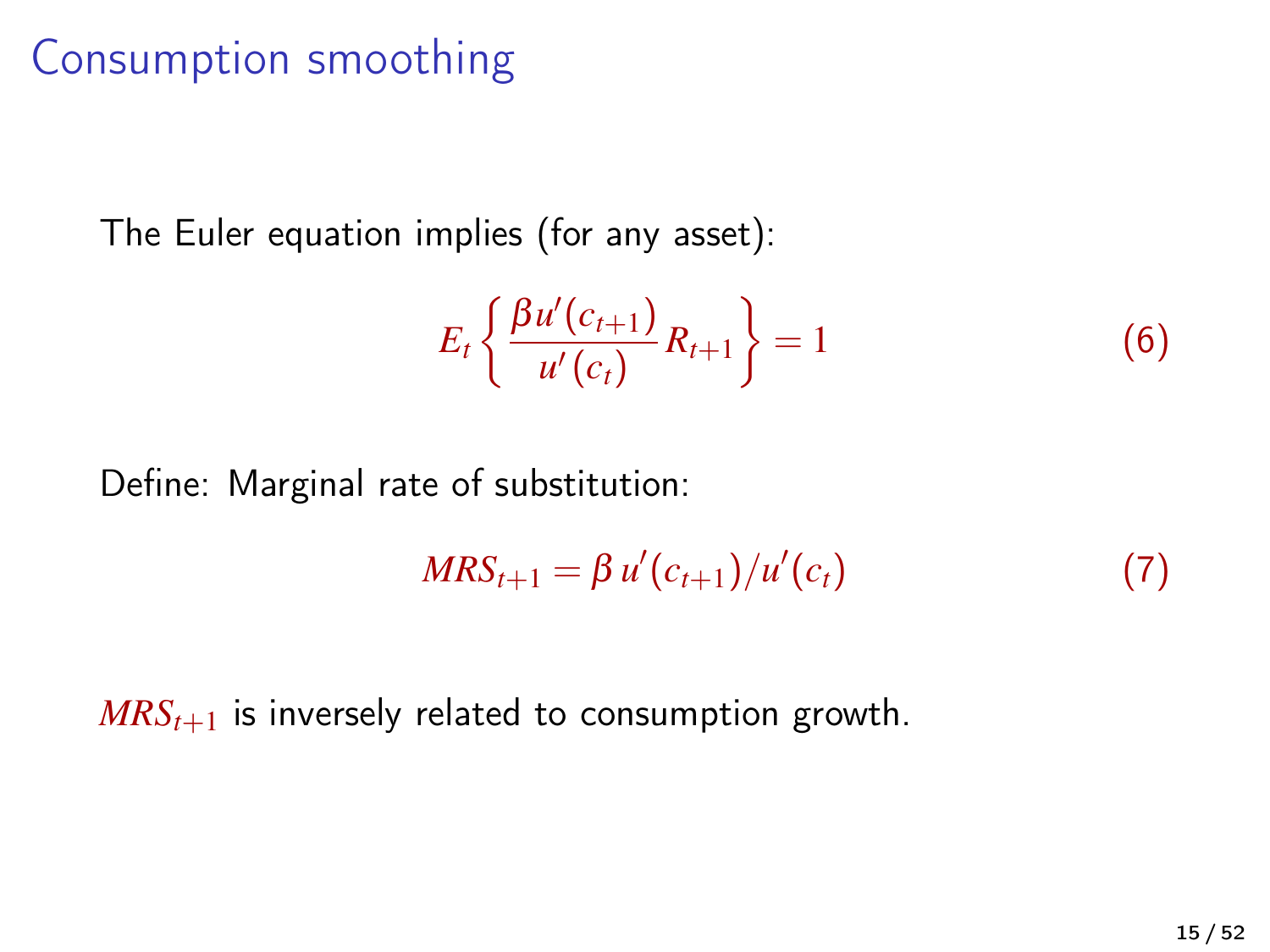Consumption smoothing With  $u(c) = \frac{c^{1-\sigma}}{1-\sigma}$  $\frac{c^{2}}{1-\sigma}$ :  $u'(c) = c^{-\sigma}$ (8) *MRS*<sub>*t*+1</sub> = β ( $c$ <sub>*t*+1</sub>/ $c$ <sub>*t*</sub>)<sup>-σ</sup> (9)

$$
m\omega_{t+1} = \rho \left( c_{t+1}/c_t \right)
$$

Euler equation:

$$
\beta \mathbb{E}_{t} \left\{ \left( 1 + g(c_{t+1}) \right)^{-\sigma} R_{t+1} \right\} = 1 \tag{10}
$$

High interest rate

- $\implies$  reward for postponing consumption
- $\implies$  high consumption growth

The coefficient of relative risk aversion  $(\sigma)$  determines how much consumption growth responds to interest rates.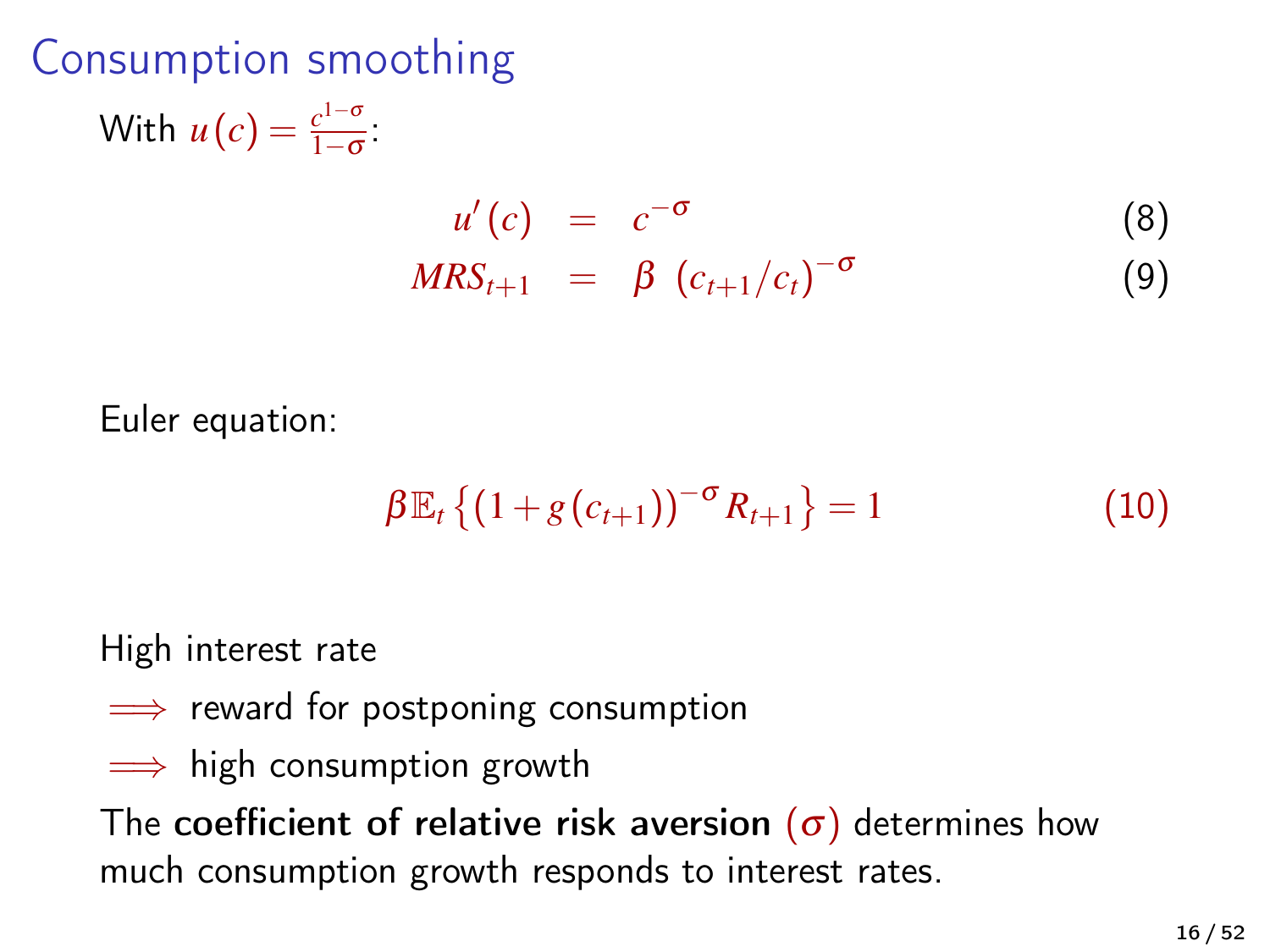### Consumption smoothing

High  $\sigma$  implies that the household chooses smooth consumption. Illustration for the deterministic case:

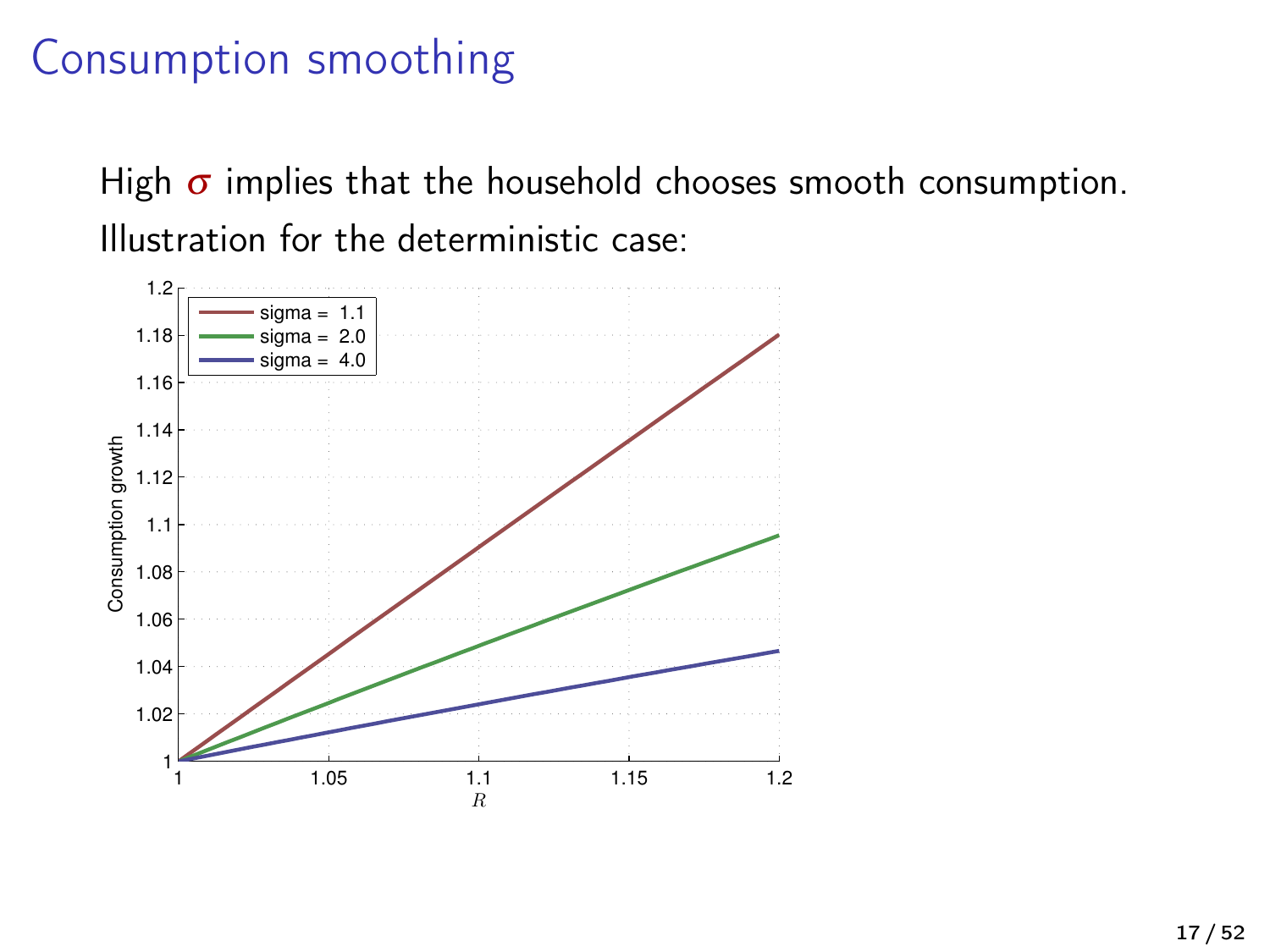#### Consumption smoothing

With high σ, marginal utility changes a lot when *c* changes. The household then keeps *c* smooth.

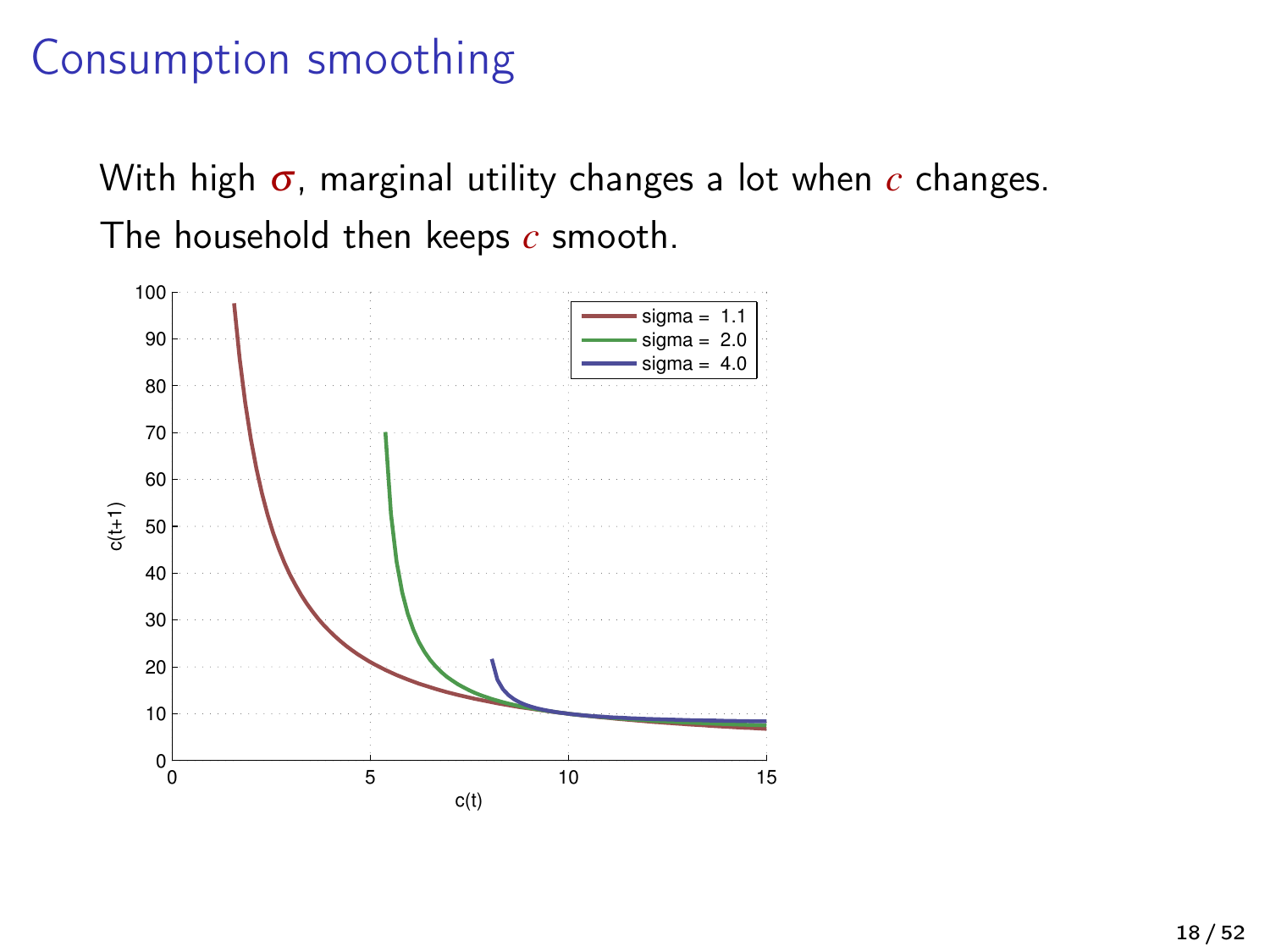# Asset Prices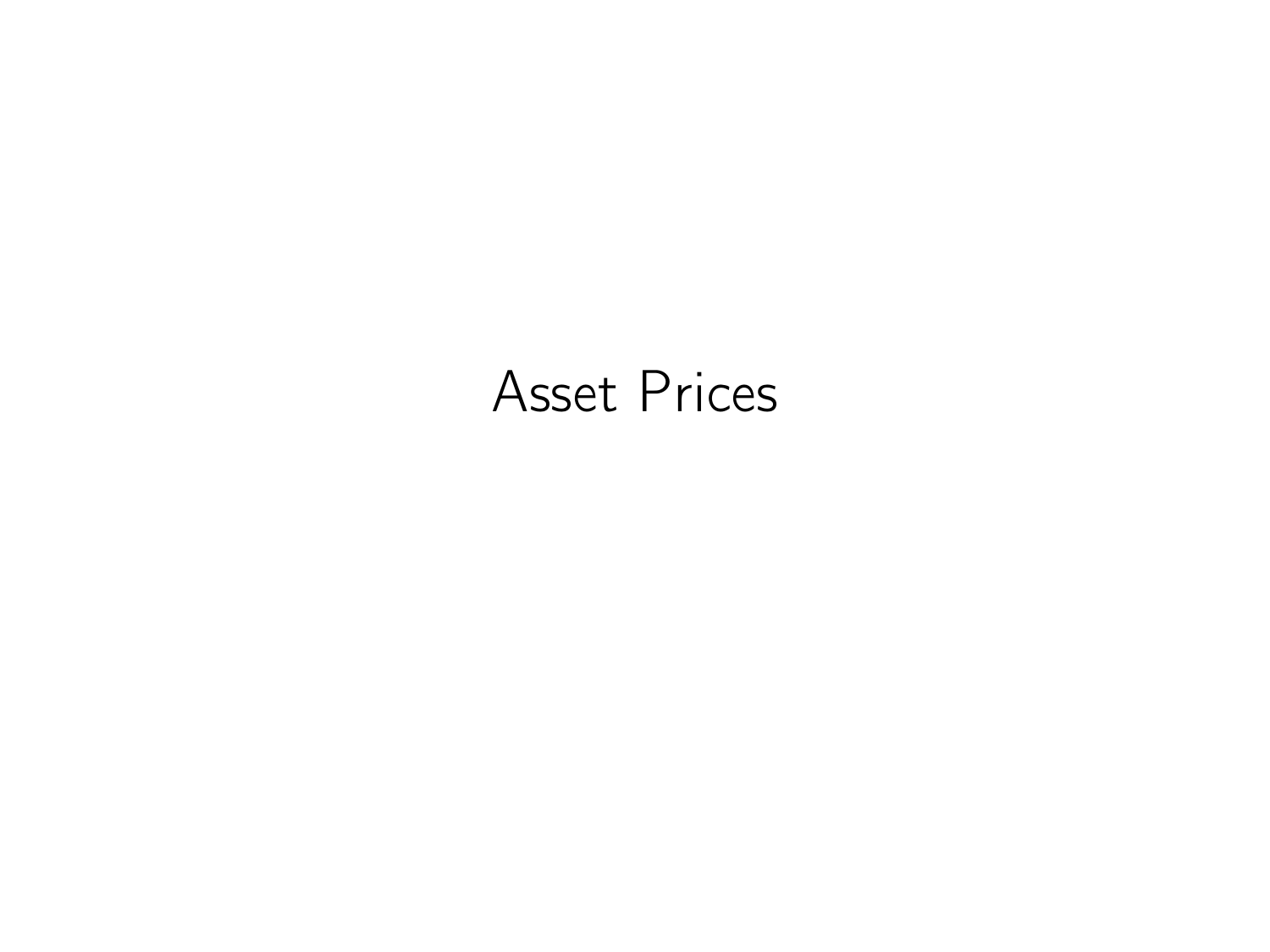# Asset pricing implications

 $\triangleright$  We will now derive the famous Lucas asset pricing equation.

▶ Define: Rate of return on trees:  $R_{t+1}^S = (p_{t+1} + d_{t+1})/p_t$ .

 $\triangleright$  Directly from the 2 Euler equations:

$$
E_t\left\{\frac{\beta u'(c_{t+1})}{u'(c_t)}R_{t+1}\right\} = E_t\left\{\frac{\beta u'(c_{t+1})}{u'(c_t)}R_{t+1}^S\right\} = 1
$$

 $\blacktriangleright$  Or

$$
E\{MRS_{t+1}R_{t+1}\} = E\{MRS_{t+1}R_{t+1}^{S}\} = 1
$$
 (11)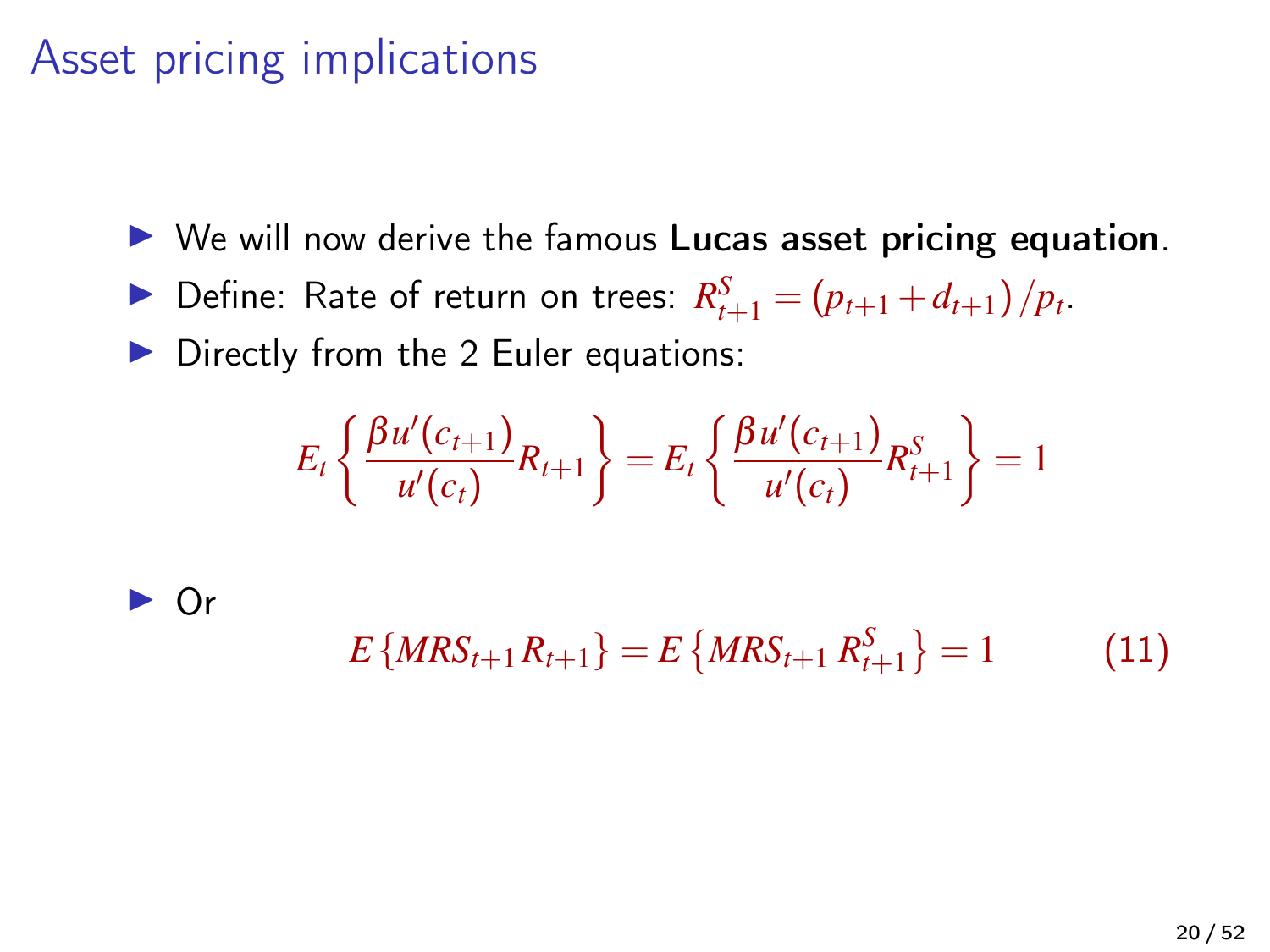When does an asset pay a high expected return?

Re-write asset pricing equation using

$$
Cov(x, y) = E(xy) - E(x)E(y)
$$

as

$$
1 = E\{MRS\} E\{R\} + Cov(MRS, R)
$$
(12)  

$$
E(R) = \frac{1 - Cov(MRS, R)}{E(MRS)}
$$
(13)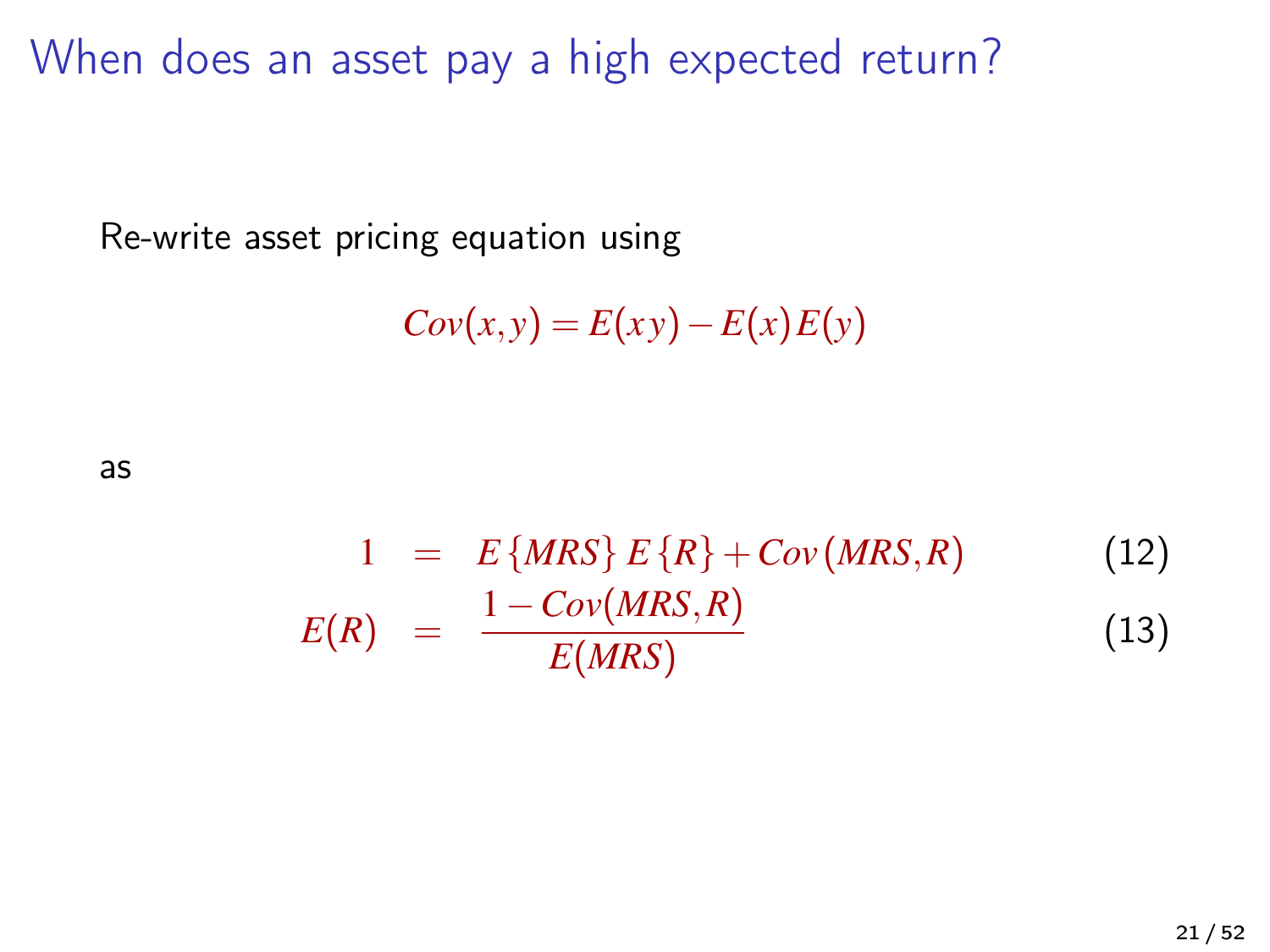When do assets pay high returns?

$$
\mathbb{E}(R) = \frac{1 - Cov(MRS, R)}{\mathbb{E}(MRS)}\tag{14}
$$

▶ Take a "safe" asset with fixed *R*.

- $\triangleright$  *Cov*(*MRS*, *R*) = 0
- $\blacktriangleright$   $\mathbb{E}(R) = 1/\mathbb{E}(MRS)$ .
- If  $Cov(MRS, R) < 0$ : the asset pays higher return than the safe asset

 $\blacktriangleright$  a risk premium

- If  $Cov(MRS, R) > 0$ : the asset pays lower return than the safe asset
	- $\triangleright$  important point: an asset return can have lots of volatility, but pay a lower return than a t-bill
	- $\blacktriangleright$  examples?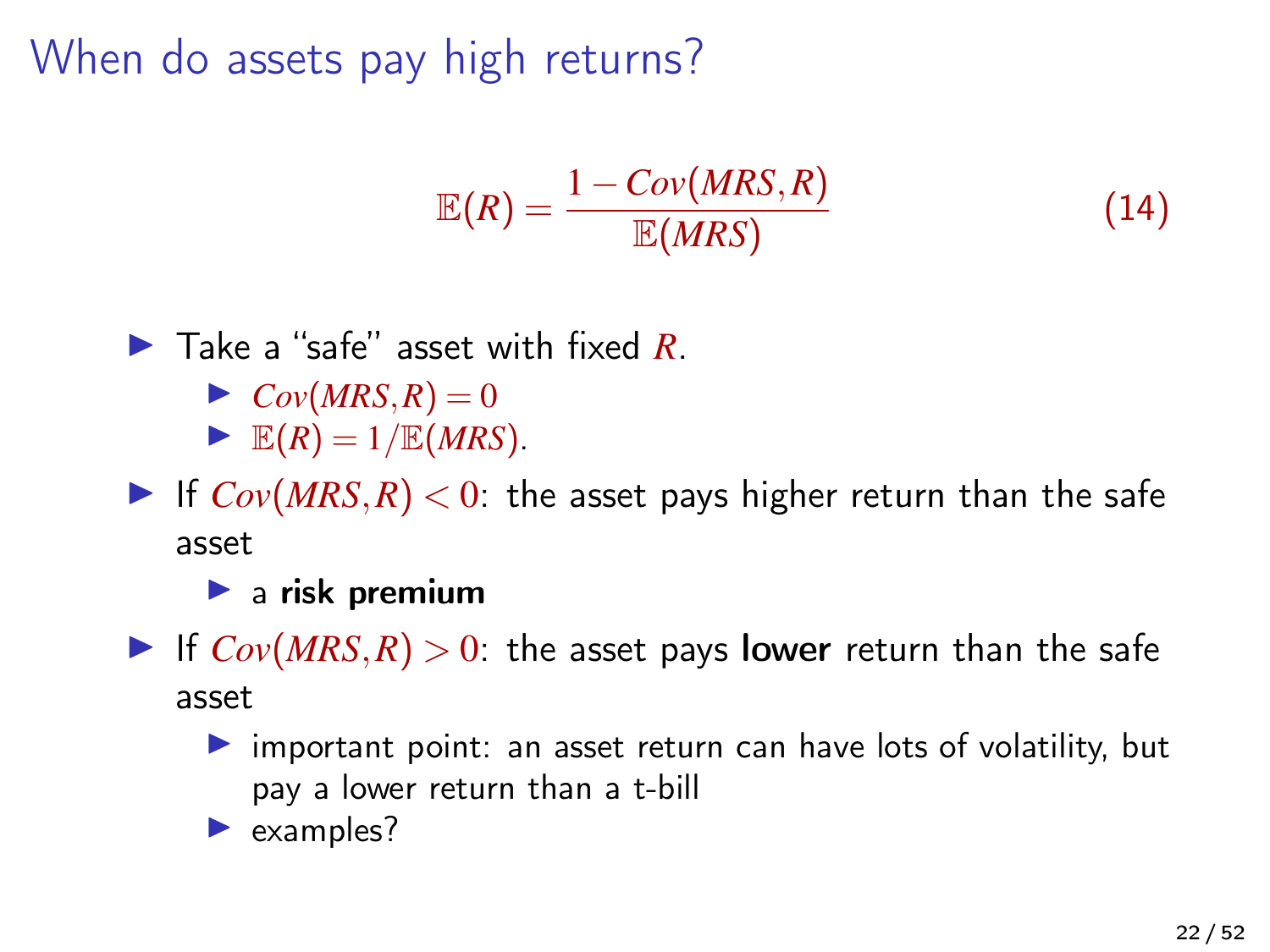# When do assets pay high returns?

High returns require low / negative *Cov* (*MRS*,*R*). Example: log utility

 $\nu'(c) = 1/c$ 

 $\blacktriangleright$  *MRS* =  $\beta u'(c_{t+1})/u'(c_t) = \beta c_t/c_{t+1}.$ 

High *MRS* means low consumption growth.

#### Key implication

Assets are risky if their returns are positively correlated with consumption growth.

Then they have high expected returns.

Note: Uncertainty about *R* by itself is not priced.

 $\triangleright$  Only the part that is correlated with consumption growth is priced.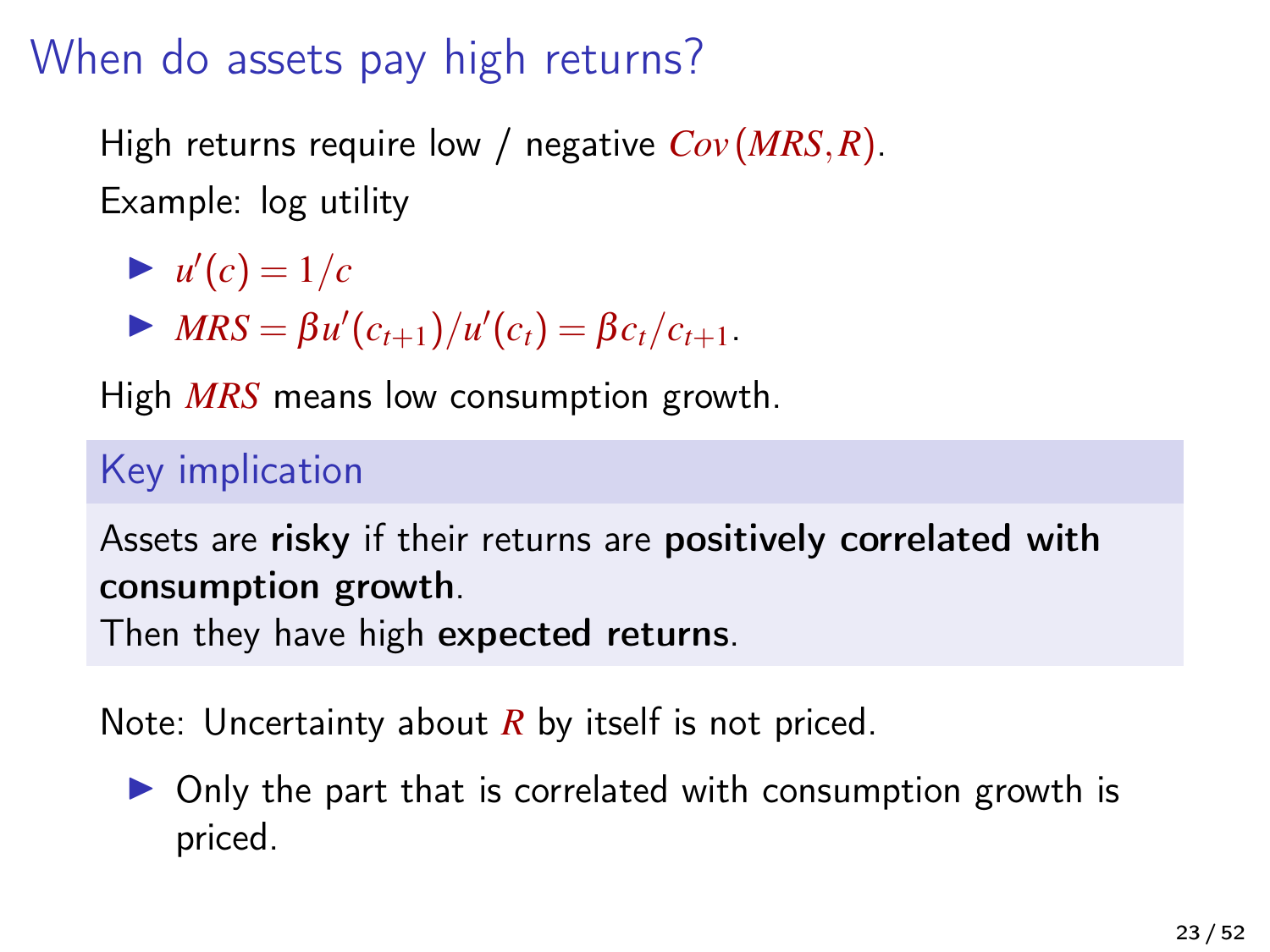## Intuition

- Imagine there are good times (high  $c$ ) and bad times (low  $c$ ).
- $\triangleright$  There are 2 assets: A pays dividends in good times, B pays in bad times.
- The value of the dividend is  $u'(c)$ .
- So Assets that pay in good times are not valuable:  $u'(c)$  is low.
- $\triangleright$  Assets that pay in bad times provide insurance they are valuable (have low expected returns).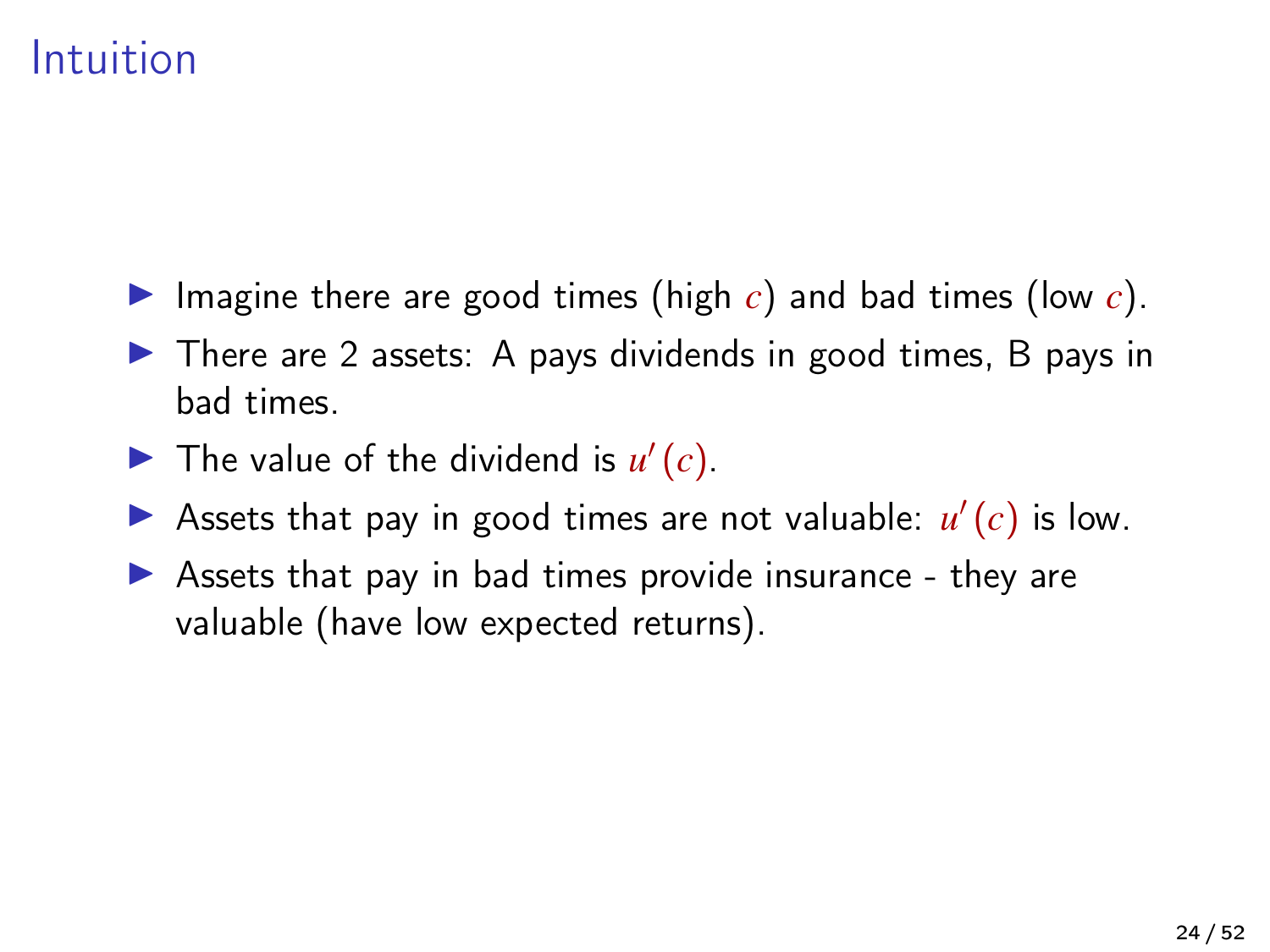# Risk (premia)

 $\blacktriangleright$  The "risk free" assets has expected return

$$
E(R_f) = \frac{1}{E(MRS)}\tag{15}
$$

 $\blacktriangleright$  A "risky" asset has expected return

$$
E(R) = \frac{1 - Cov(MRS, R)}{E(MRS)}
$$
\n(16)

 $\blacktriangleright$  The risk premium is

$$
E(R) - E(R_f) = -\frac{Cov(MRS, R)}{E(MRS)}
$$
\n(17)

- $\blacktriangleright$  This defines what risk means: covariance with consumption growth.
- $\triangleright$  Note that risk can be negative (insurance).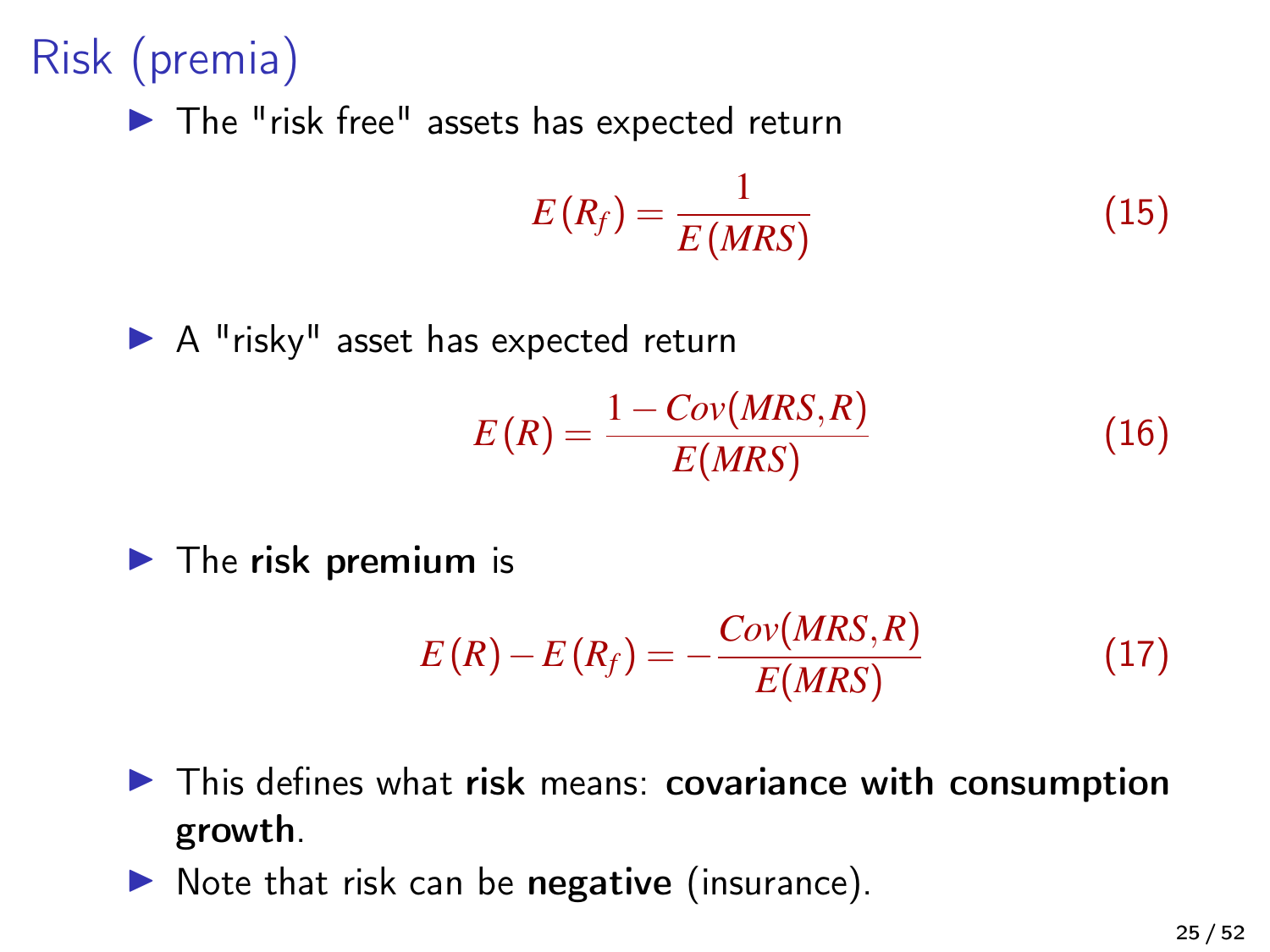# The Equity Premium Puzzle

- ▶ [Mehra and Prescott \(1985\)](#page-51-1): Asset return data pose a puzzle for the theory.
- $\blacktriangleright$  The equity premium is "high" (6-7% p.a.)
- The cov of  $c$  growth and  $R_s$  is low.
	- $\blacktriangleright$  The reason: Consumption is very smooth.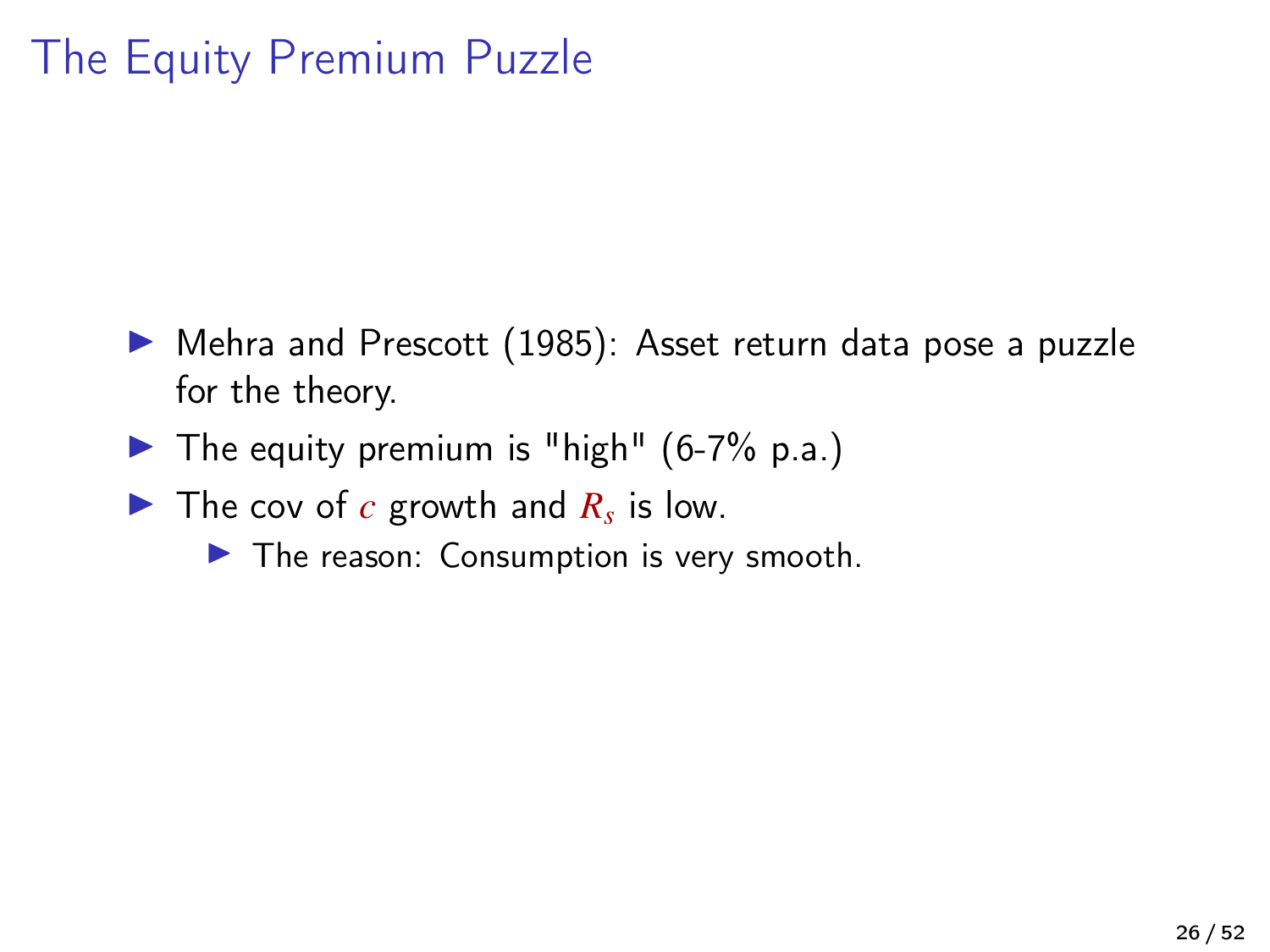# The Equity Premium Puzzle

|                      |                            | <b>TABLE 1</b><br><b>SUMMARY STATISTICS</b><br><b>UNITED STATES ANNUAL DATA, 1889-1978</b> |               |  |  |  |
|----------------------|----------------------------|--------------------------------------------------------------------------------------------|---------------|--|--|--|
|                      | Sample Means               |                                                                                            |               |  |  |  |
| Rş                   |                            | 0.070                                                                                      |               |  |  |  |
| $\mathbf{R}_{t}^{b}$ |                            | 0.010                                                                                      |               |  |  |  |
| $C_t/C_{t-1}$        |                            | 0.018                                                                                      |               |  |  |  |
|                      | Sample Variance-Covariance |                                                                                            |               |  |  |  |
|                      | $\mathbf{R}_{t}^{s}$       | $\mathbf{R}_{\cdot}^b$                                                                     | $C_t/C_{t-1}$ |  |  |  |
| $\mathbf{R}_{r}^{s}$ | 0.0274                     | 0.00104                                                                                    | 0.00219       |  |  |  |
| $\mathbf{R}_{t}^{b}$ | 0.00104                    | 0.00308                                                                                    | $-0.000193$   |  |  |  |
| $C_t/C_{t-1}$        | 0.00219                    | $-0.000193$                                                                                | 0.00127       |  |  |  |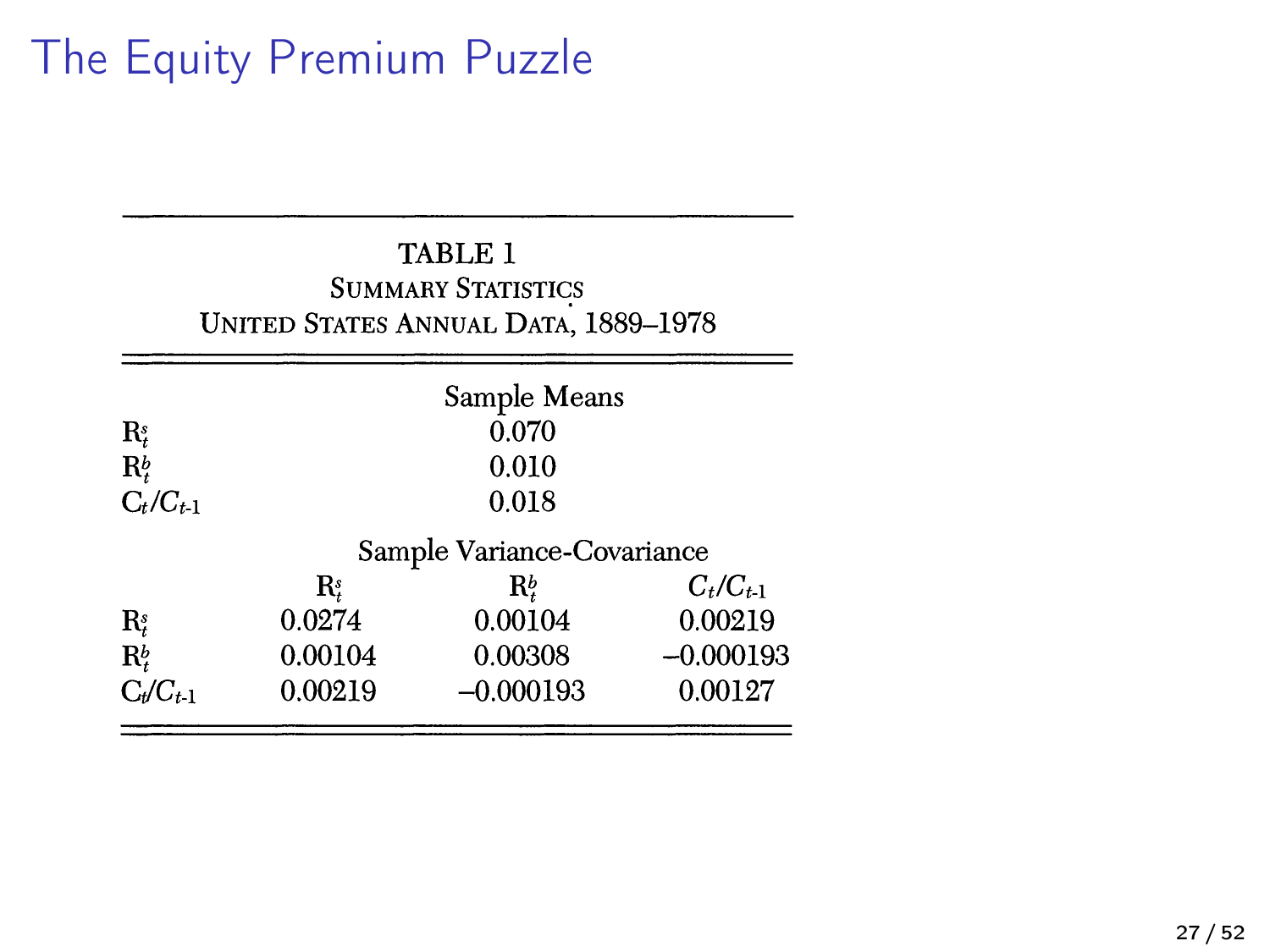# The Equity Premium Puzzle

A back-of-the envelope calculation with CRRA utility:

$$
EP = -\frac{Cov\left(\beta\left[c_{t+1}/c_t\right]^{-\sigma}, R_s\right)}{E\left\{\beta\left[c_{t+1}/c_t\right]^{-\sigma}\right\}}
$$
(18)

Take log utility:  $\sigma = 1$ .

- $\triangleright$  *Cov* (*MRS*,  $R_s$ )  $\simeq -0.0022$ .
- $\blacktriangleright$   $E(MRS) \simeq 1.$
- $\blacktriangleright$  *EP*  $\simeq$  0.2%.
- $\blacktriangleright$  Replicating the observed equity premium requires very high risk aversion  $(\sigma = 40)$ .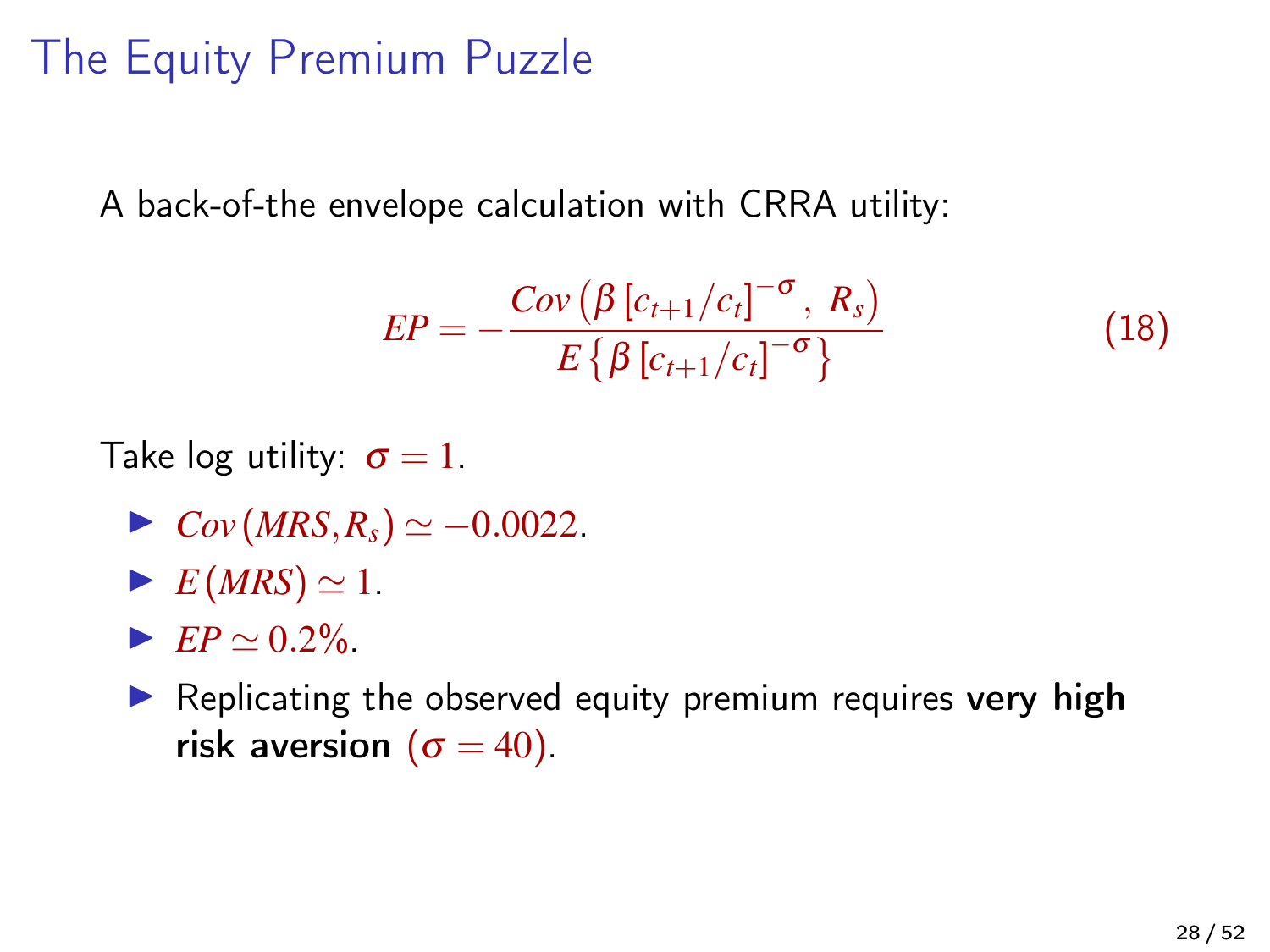## How severe is the puzzle?

#### Investors forego very large returns.

| Table 3                                                   |               |             |                |         |  |  |  |
|-----------------------------------------------------------|---------------|-------------|----------------|---------|--|--|--|
| <b>Terminal value of \$1 invested in Stocks and Bonds</b> |               |             |                |         |  |  |  |
| <b>Investment Period</b>                                  | <b>Stocks</b> |             | <b>T-bills</b> |         |  |  |  |
|                                                           | Real          | Nominal     | Real           | Nominal |  |  |  |
| 1802-1997                                                 | \$558,945     | \$7,470,000 | \$276          | \$3,679 |  |  |  |
| 1926-2000                                                 | \$266.47      | \$2,586.52  | \$1.71         | \$16.56 |  |  |  |

#### Source: [Mehra and Prescott \(2003\)](#page-51-2)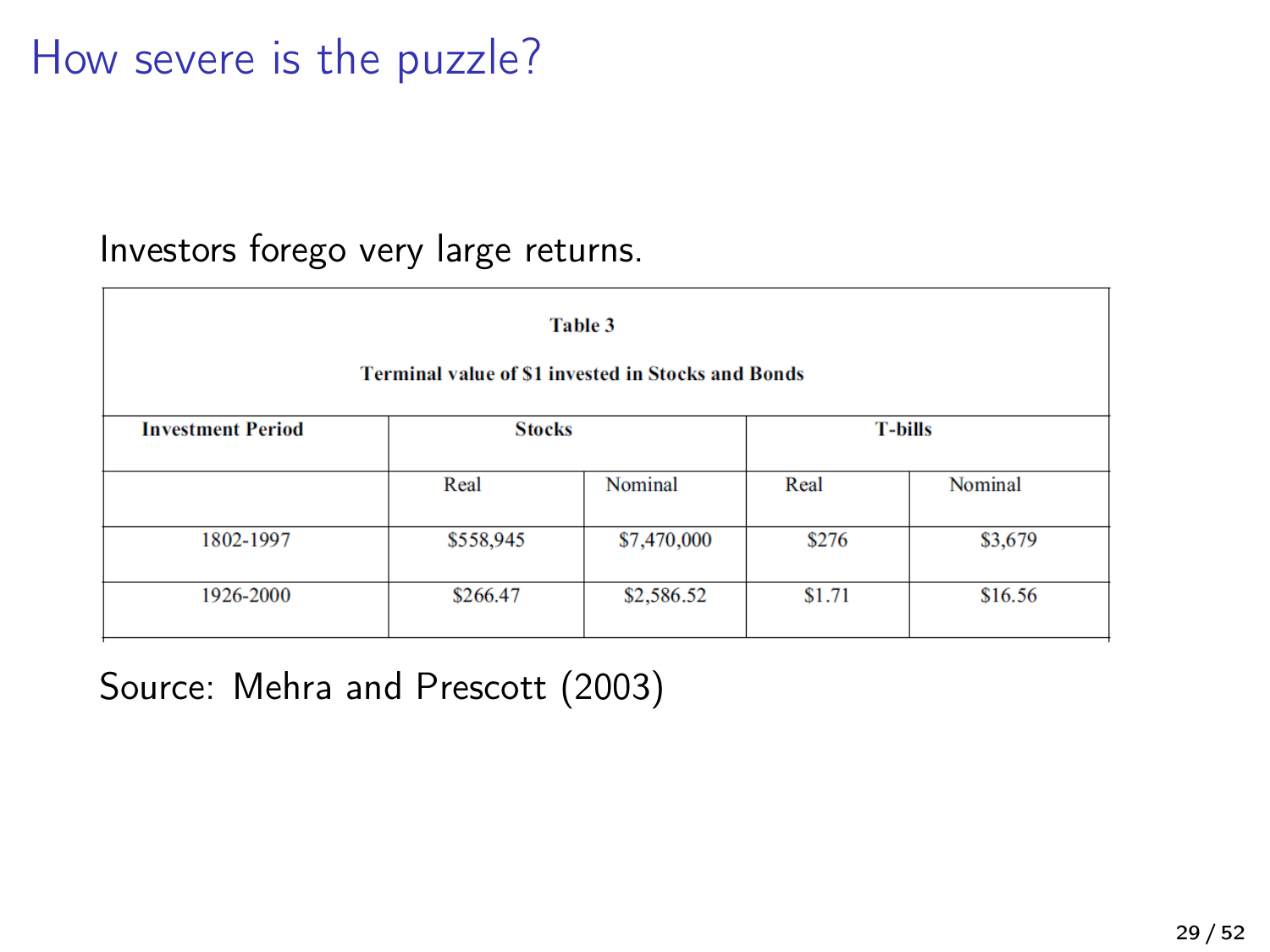# Long holding periods

Over 20 year holding periods: stocks dominate bonds.



Source: [Mehra and Prescott \(2003\)](#page-51-2)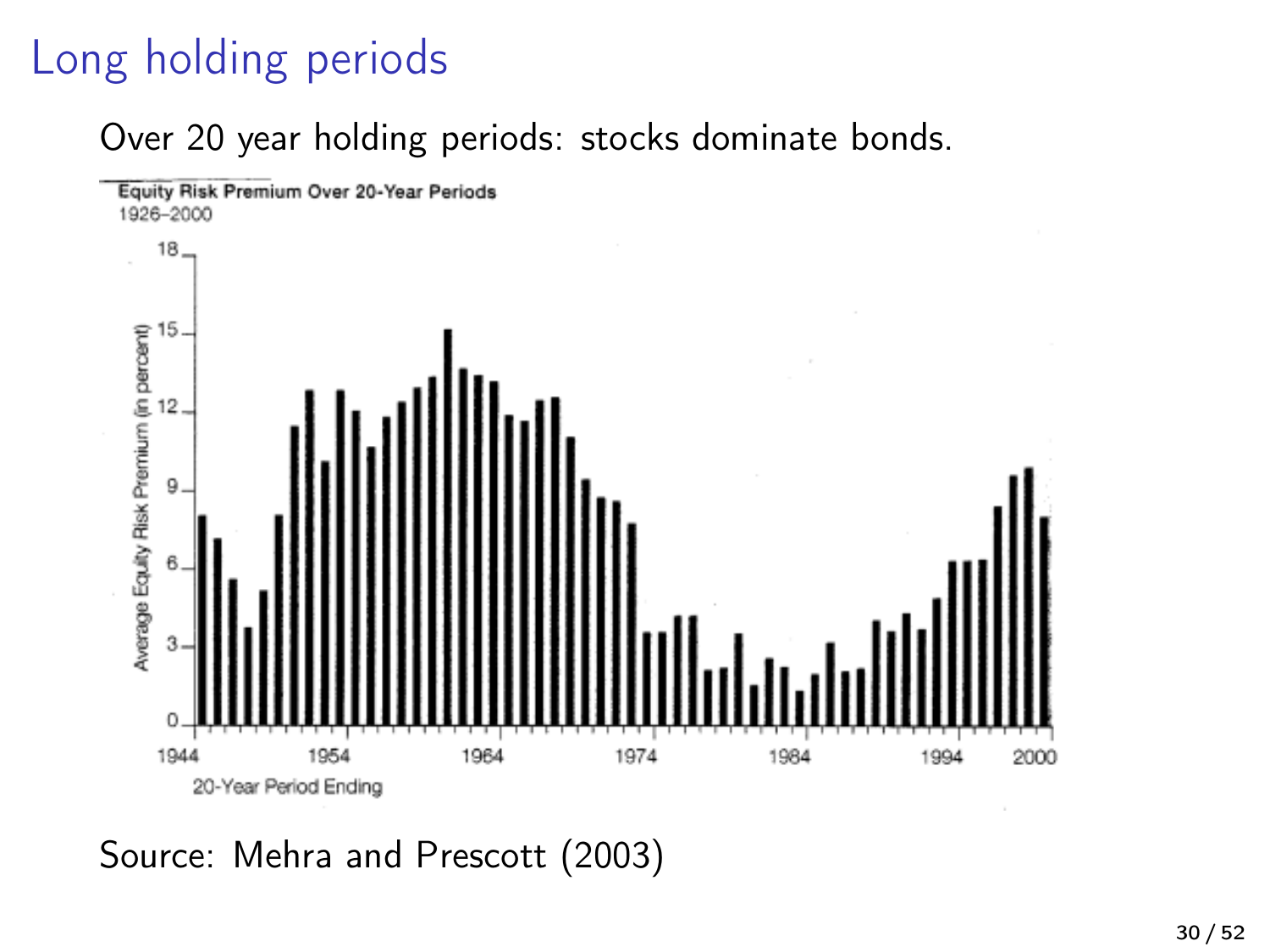# Why do we care?

 $\blacktriangleright$  The EP puzzle shows that we do not understand

- 1. what households view as "risky"
- 2. why households place a high value on smooth consumption
- $\blacktriangleright$  This has implications for:
	- 1. The welfare costs of business cycles
		- $\blacktriangleright$  They are very low in standard models.
	- 2. Stock price volatility.
		- $\triangleright$  Standard models fail to explain it (see below).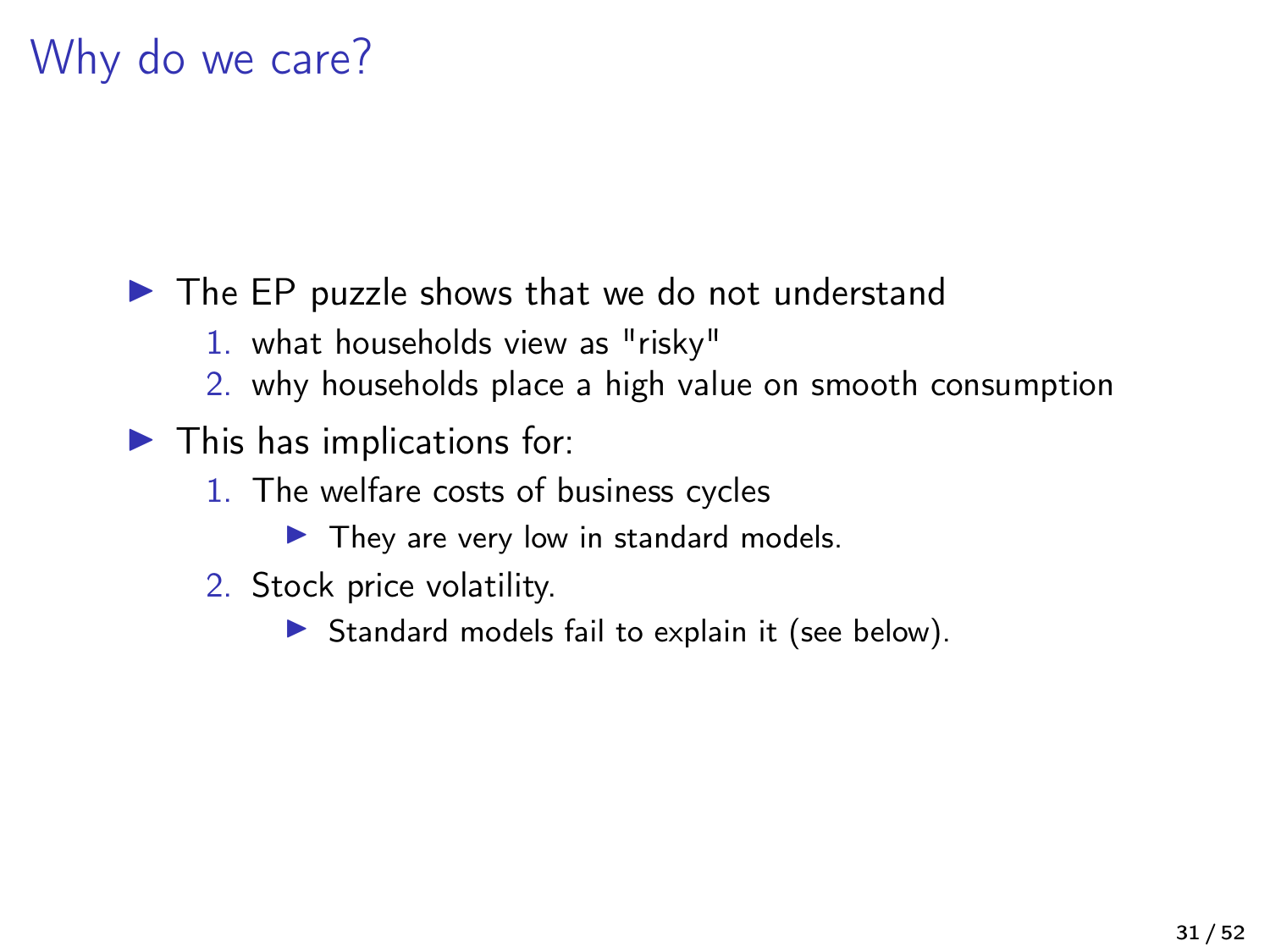#### How to resolve the puzzle

Proposed explanations include:

1. Habit formation:  $u(c_t, c_{t-1}) = \frac{[c_t - \gamma c_{t-1}]^{1-\sigma}}{1-\sigma}$  $\frac{r_{t-1}}{1-\sigma}$ .

**►** Implies high risk aversion when  $c_t$  is close to  $c_{t-1}$ .

- 2. Heterogeneous agents
	- $\blacktriangleright$  Implicit in the standard model: all idiosyncratic risk is perfectly insured.
- 3. Borrowing constraints
	- $\blacktriangleright$  The young should hold stocks (long horizon), but cannot.
	- $\triangleright$  The old receive mostly capital income and find stocks risky.
- 4. Taxes / regulations [\(McGrattan and Prescott, 2000\)](#page-51-3)
	- $\blacktriangleright$  The runup in stock prices since the 1960s stems from lower dividend taxes & laws permitting institutional investors to hold equity.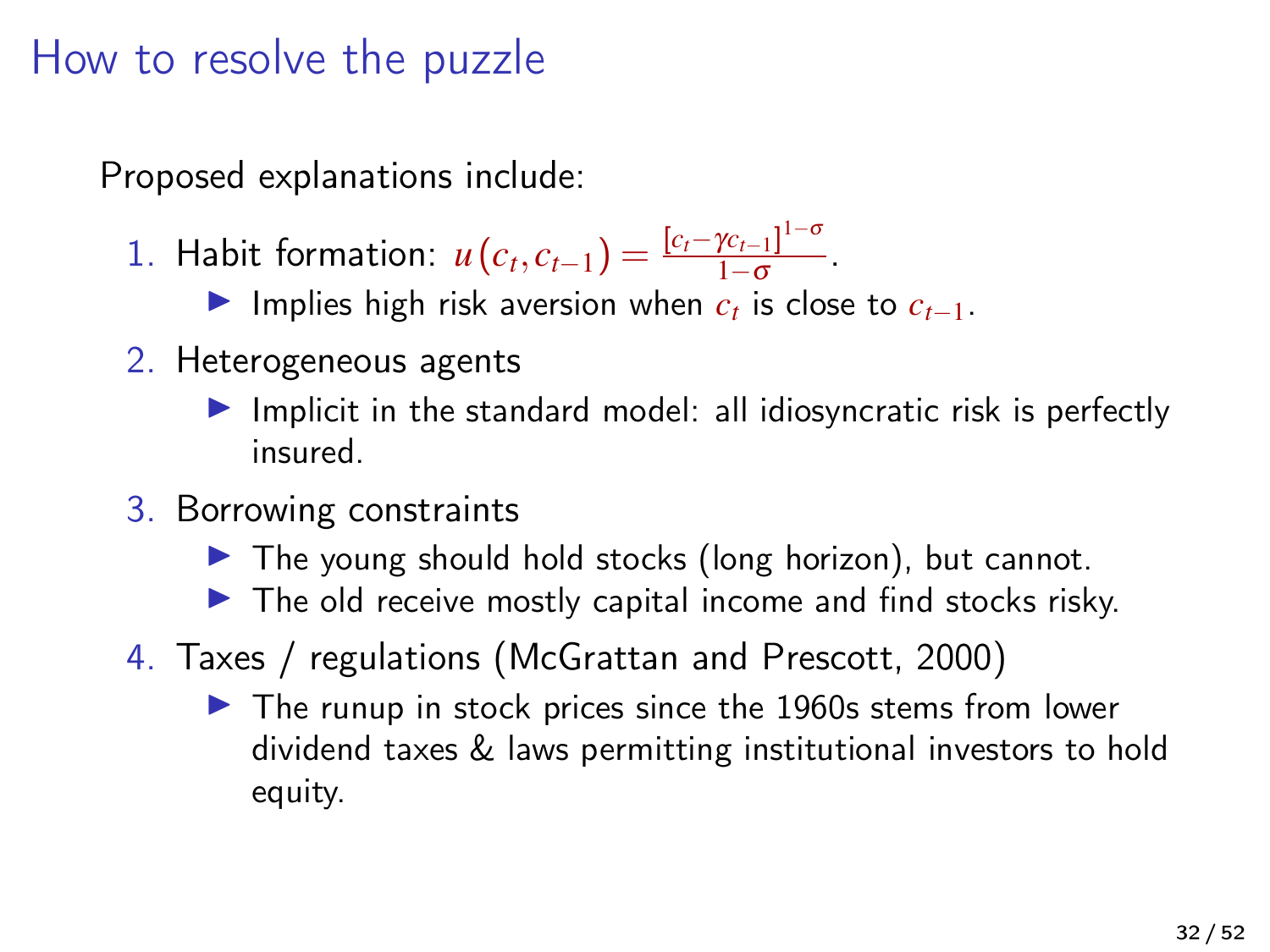Now we derive the famous "beta" measure of risk.

Suppose asset *m* (the market) is perfectly correlated with marginal utility:

$$
u'(c_{t+1})=-\gamma R_{m,t+1} \qquad (19)
$$

The market's expected return is

$$
E R_m - R = -\frac{Cov(MRS, R_m)}{E(MRS)}
$$
\n(20)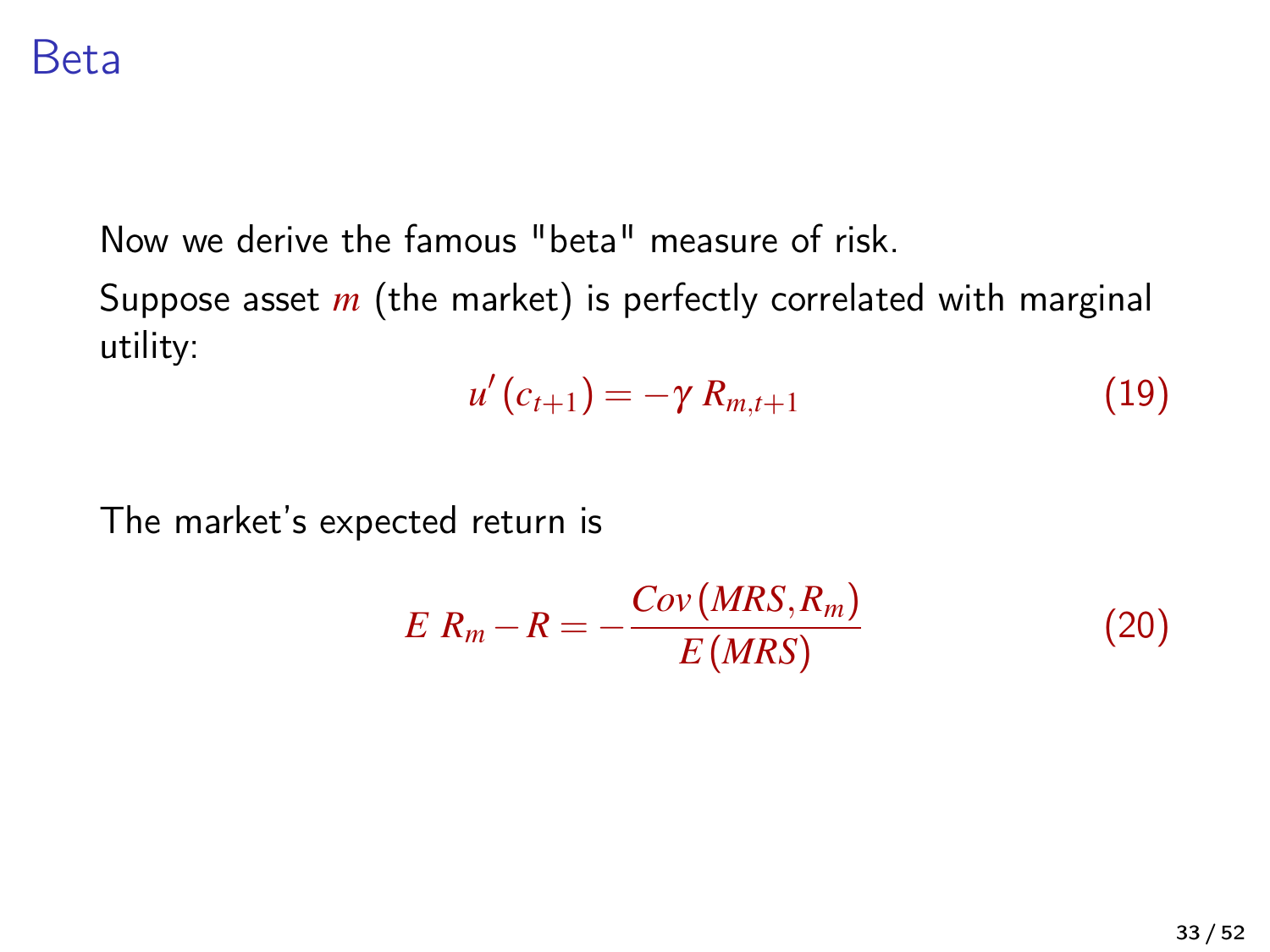Now we relate the covariance term to marginal utility:

$$
Cov(MRS, R_m) = Cov\left(\frac{\beta u'(c_{t+1})}{u'(c_t)}, R_{m,t+1}\right) = \beta \frac{Cov(u'(c_{t+1}), R_{m,t+1})}{u'(c_t)}
$$

$$
E(MRS) = \beta \frac{E(u'(c_{t+1}))}{u'(c_t)}
$$

Therefore:

$$
E(R_m) - R = -\frac{Cov(u'(c_{t+1}), R_{m,t+1})}{E u'(c_{t+1})} = \frac{\gamma Var(R_{m,t+1})}{E u'(c_{t+1})}
$$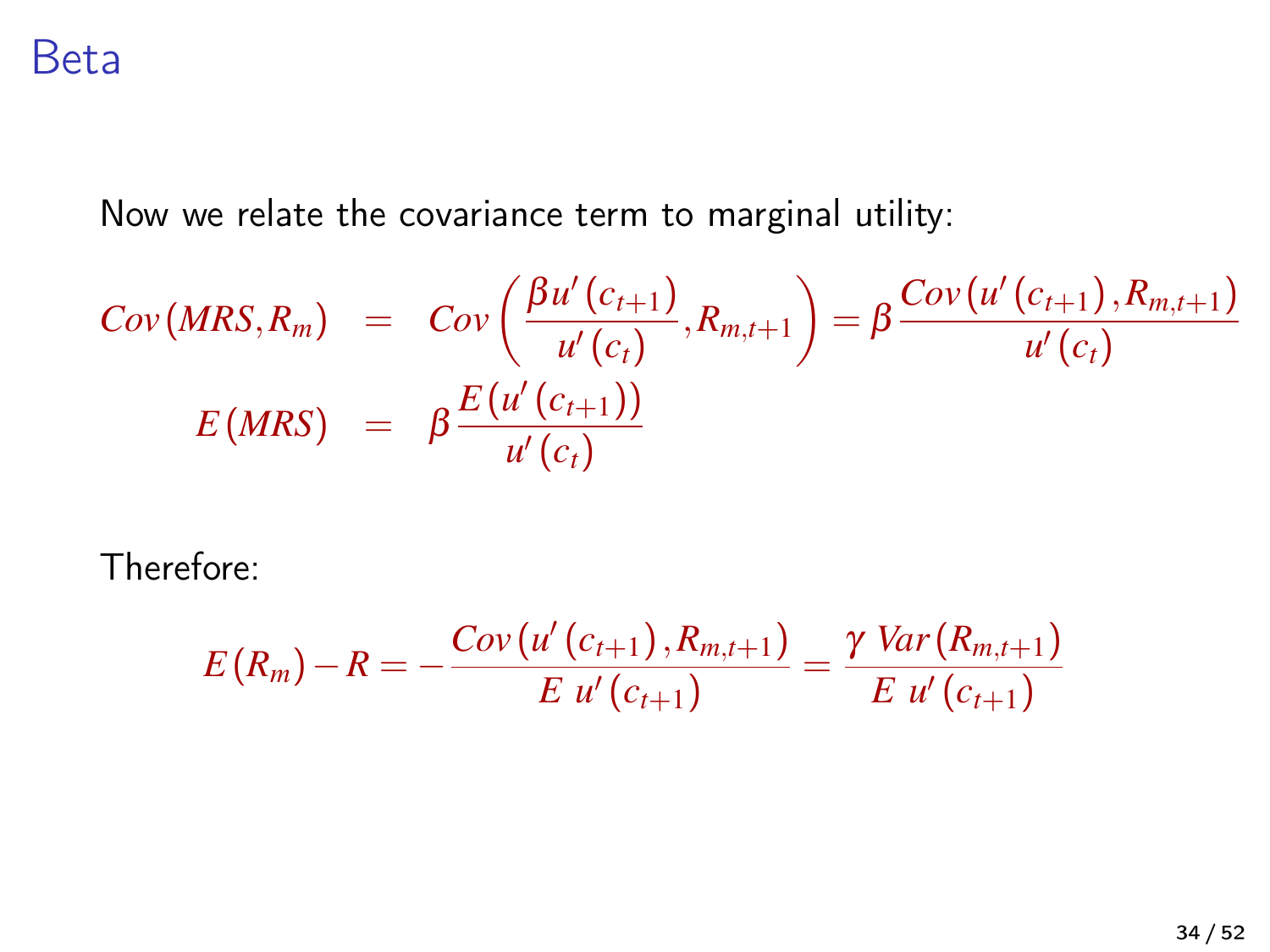For any asset *i*:

$$
E R_i - R = -\frac{Cov(u'(c_{t+1}), R_i)}{E u'(c_{t+1})} = \frac{\gamma \ Cov(R_m, R_i)}{E u'(c_{t+1})}
$$

Take the ratio for assets *i* and *m*:

$$
\beta_i = \frac{\mathbb{E}R_i - R}{\mathbb{E}R_m - R} = \frac{Cov(R_m, R_i)}{Var(R_m)}
$$
(21)

Note:  $\beta_i$  is the coefficient of regressing  $R_i$  on  $R_m$  using OLS. This is the famous CAPM asset pricing equation.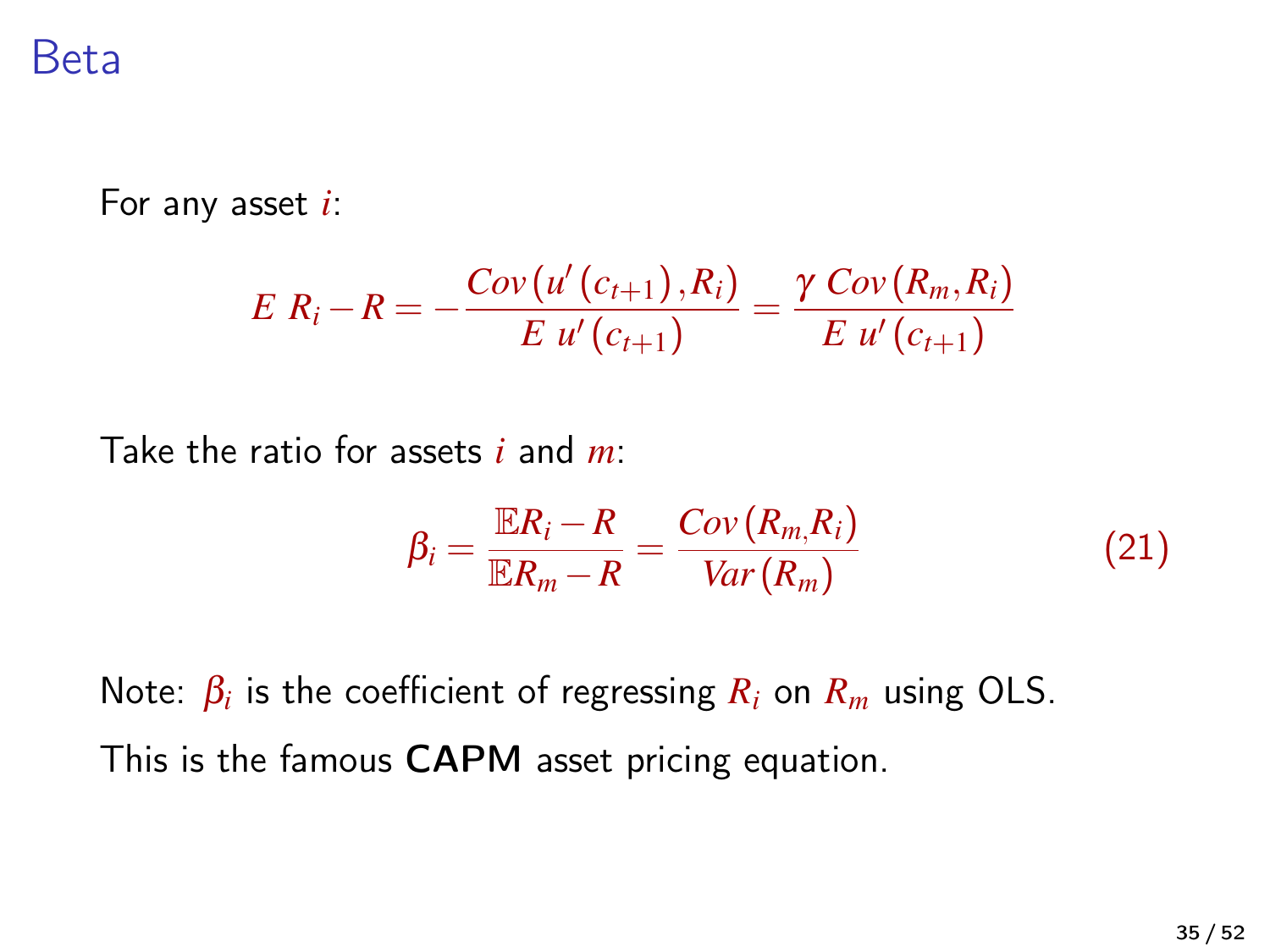$\blacktriangleright$  The risk premium for asset *i* depends on:

- $\triangleright$  it's beta (essentially the correlation with the market)
- If the market price of risk:  $E R_m R$ .
- A stock's beta can be estimated from data on past returns of the stock  $(R_i)$  and the market (using a broad stock index).

#### $\blacktriangleright$  Betas are used to

- $\blacktriangleright$  Measure the risk of an asset.
- $\triangleright$  Calculate the required rate of return for investment projects.
- $\blacktriangleright$  Evaluation of mutual fund managers.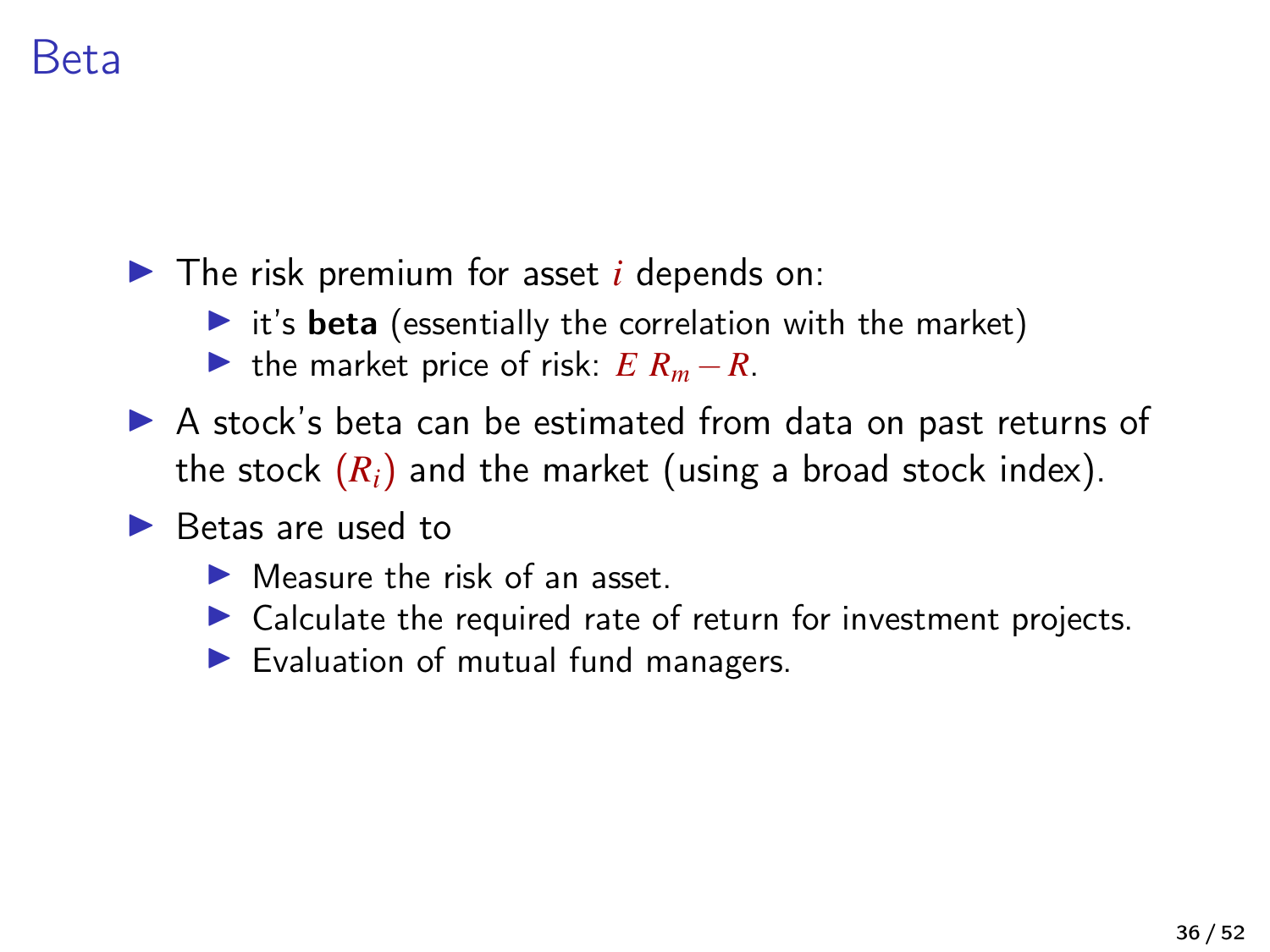CAPM prediction:

$$
\mathbb{E}R_i = (1 - \beta_i)R + \beta_i \mathbb{E}R_m
$$
  
= R + \beta\_i \mathbb{E} \{R\_m - R\} (23)

If we plot expected returns against  $\beta$ s, we should get a straight line. This is called the securities market line (SML)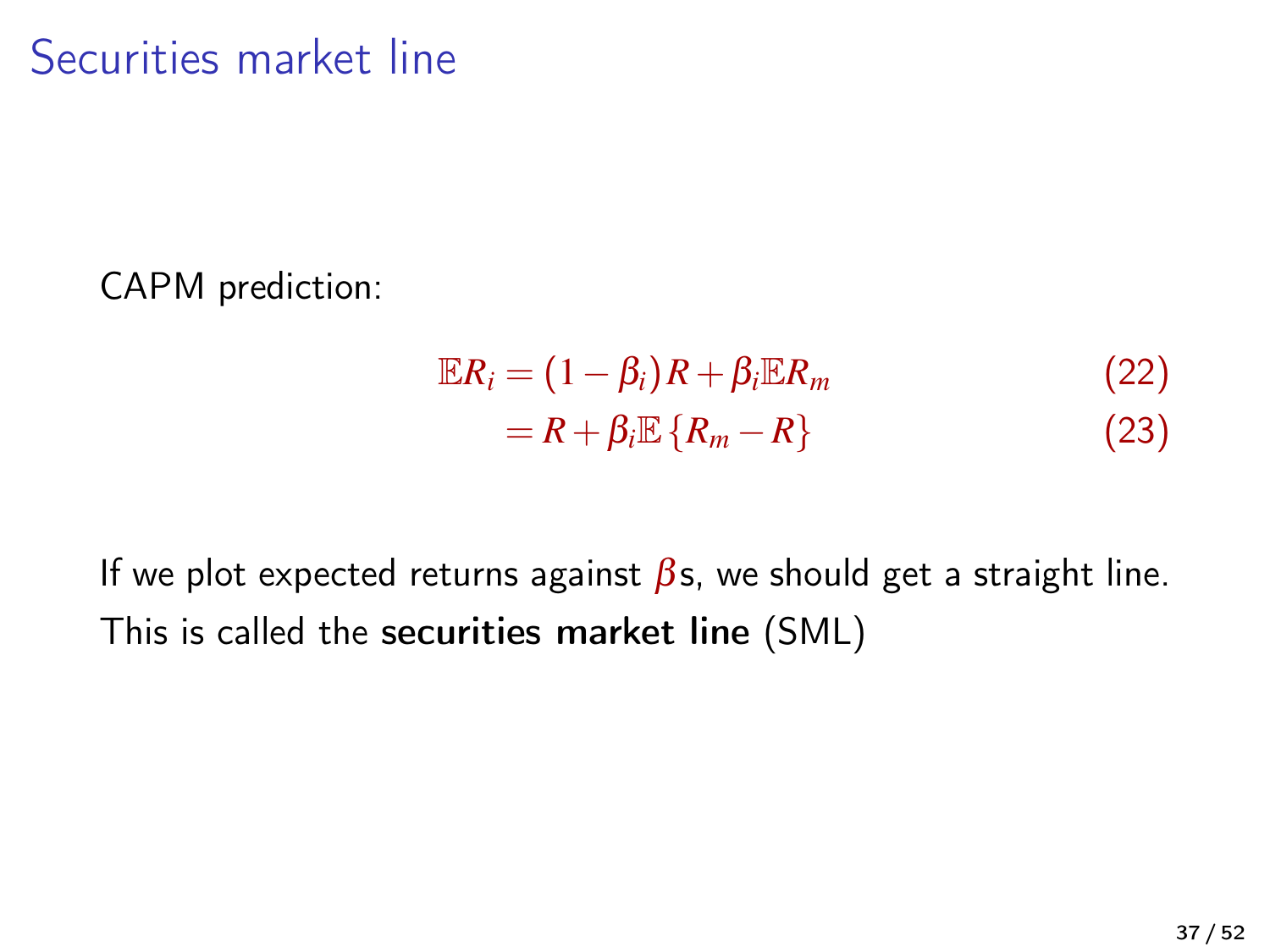#### Securities market line

*Figure 4*

**The Securities Market Line (SML)**



**Is the CAPM Useful?** Source: [Perold \(2004\)](#page-51-4)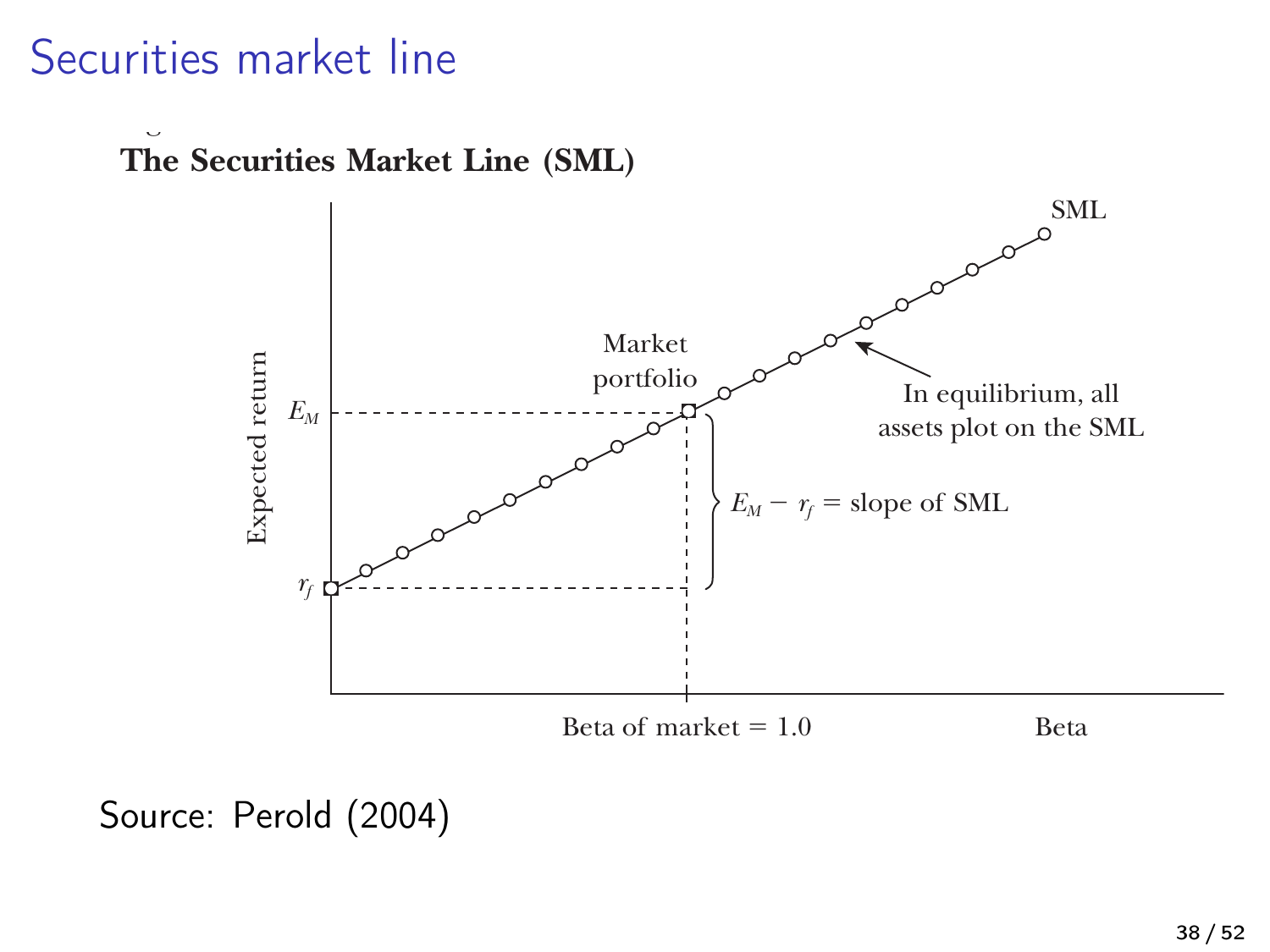#### Securities market line: Evidence

**Average Annualized Monthly Return versus Beta for Value Weight Portfolios Formed on Prior Beta, 1928 –2003**



line, with an intercept equal to the risk-free rate, *Rf*, and a slope equal to the Source: Fama (2004)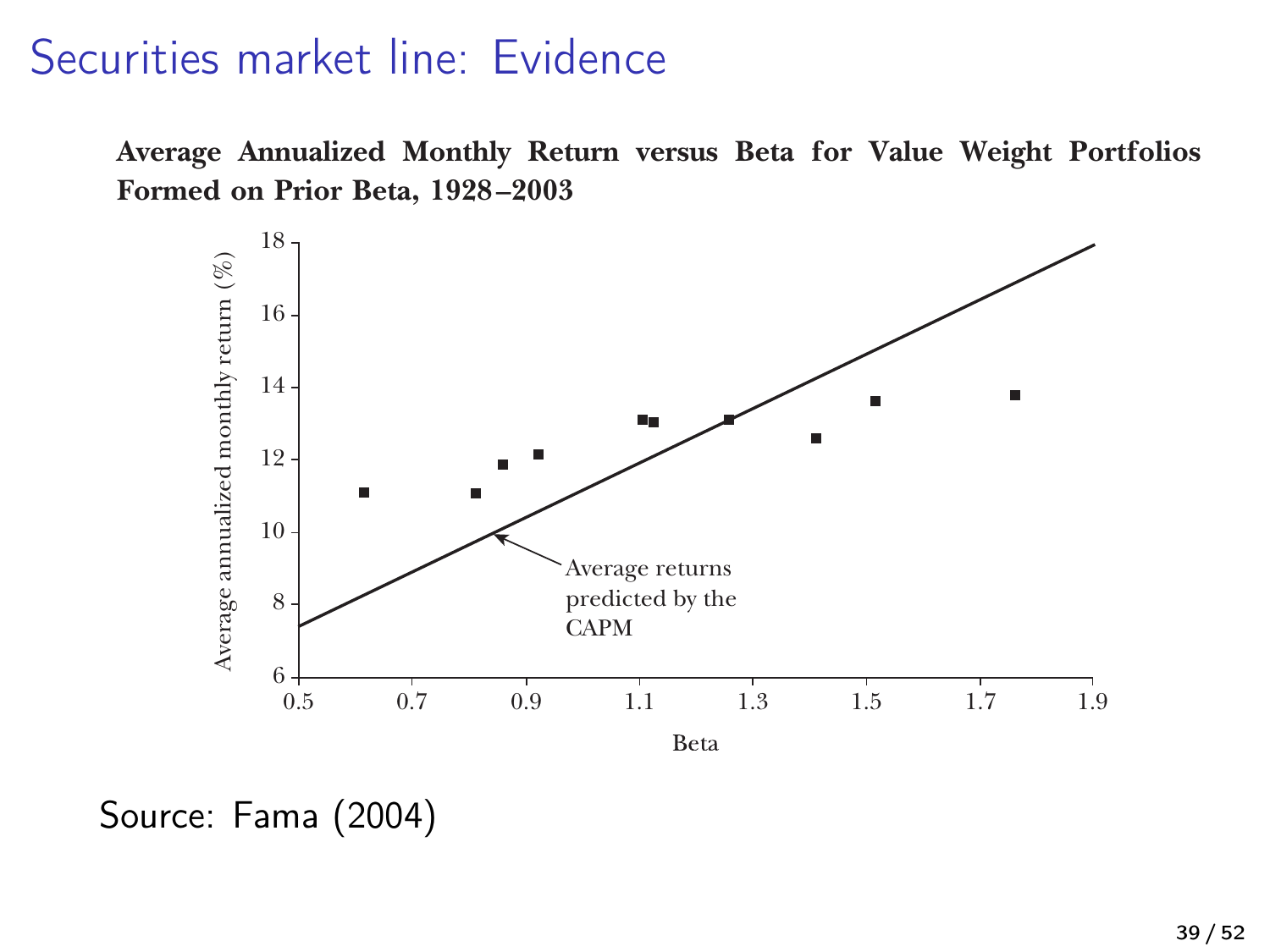Stocks with higher  $\beta$ s have higher expected returns, but the relationship is flatter than predicted.

Again: we don't understand how investors value / measure risk.

 $\blacktriangleright$  a fundamental problem.

Oddly,  $\beta$  remains popular, even though it does not work in the data.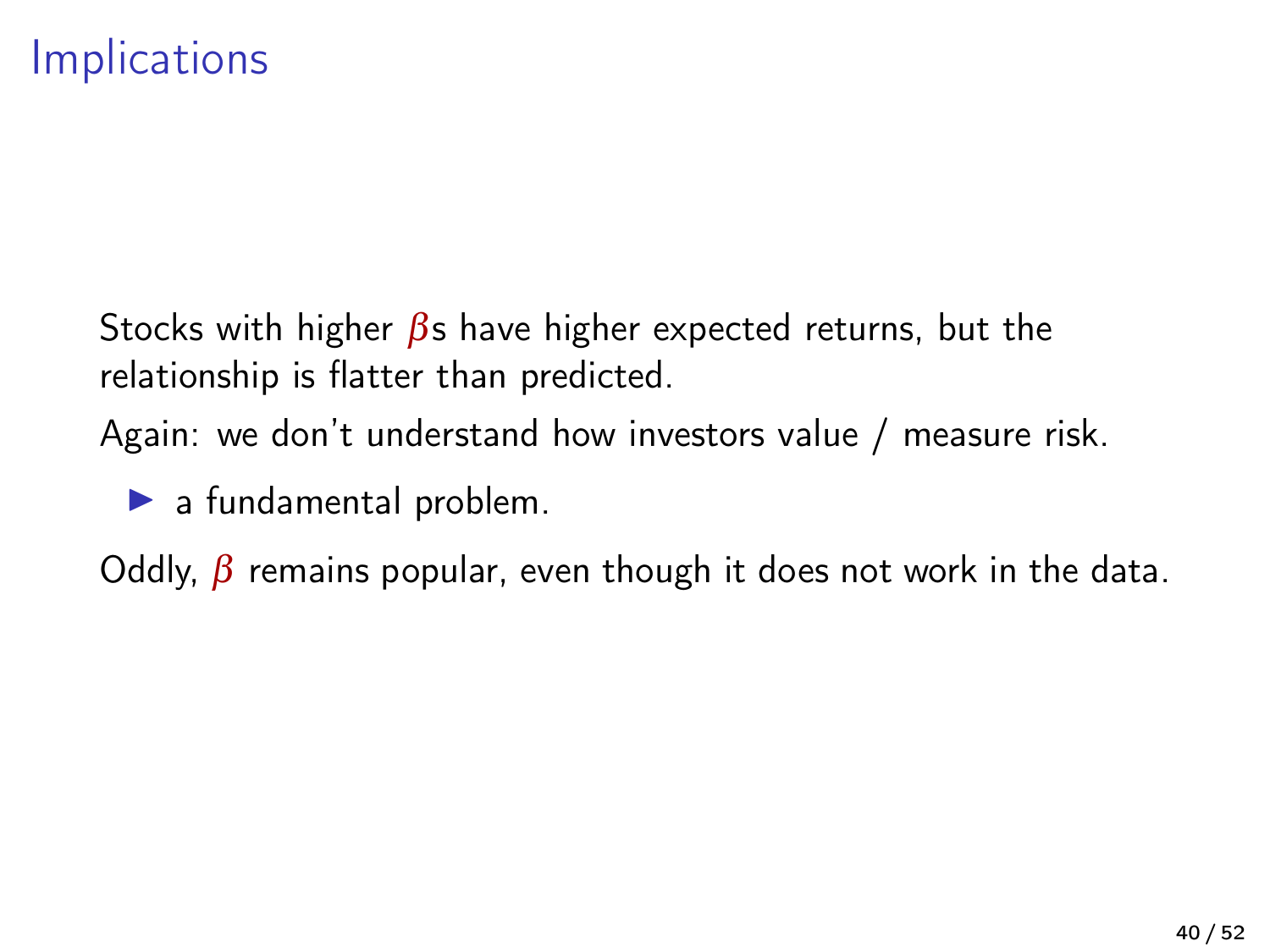We show that the asset price equals the present discounted value of dividends

$$
p_t = \mathbb{E}_t \sum_{j=1}^{\infty} d_{t+j} MRS(t, t+j)
$$
 (24)

The discount factor is the MRS, called the stochastic discount factor.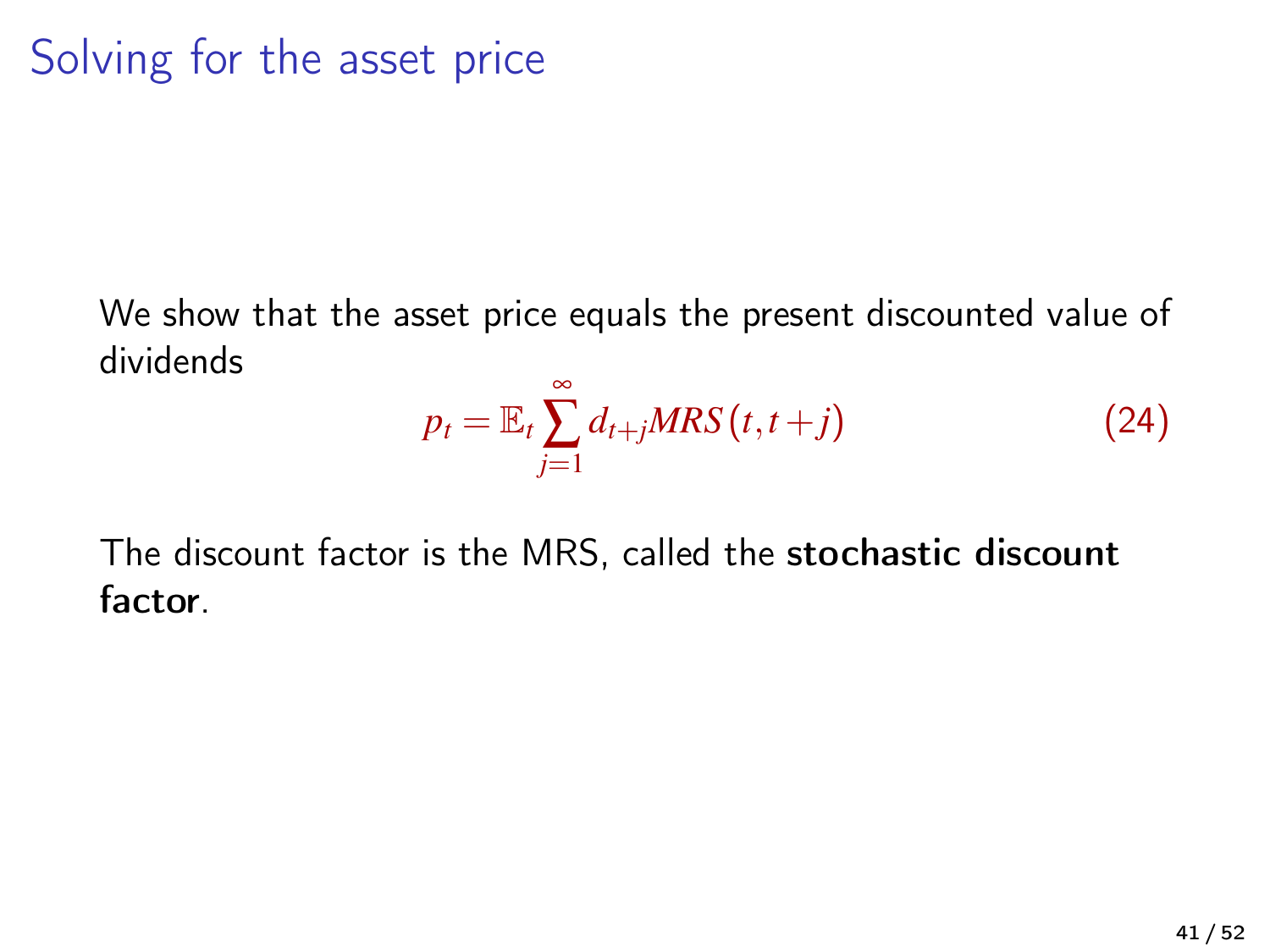#### Solving for the asset price

Start from the Euler equation:

$$
u'(c_t) = \beta E_t \left\{ u'(c_{t+1}) \frac{p_{t+1} + d_{t+1}}{p_t} \right\}
$$
 (25)

Solve for the price:

<span id="page-41-0"></span>
$$
p_t = E_t \left\{ \frac{\beta u'(c_{t+1})}{u'(c_t)} (p_{t+1} + d_{t+1}) \right\}
$$
 (26)

Replace  $p_{t+1}$  with [\(26\)](#page-41-0) shifted to  $t+1$ :

$$
p_{t} = E_{t} \left\{ \frac{\beta u'(c_{t+1})}{u'(c_{t})} d_{t+1} \right\} +
$$
  

$$
E_{t} \left\{ \frac{\beta u'(c_{t+1})}{u'(c_{t})} E_{t+1} \left[ \frac{\beta u'(c_{t+2})}{u'(c_{t+1})} \right] (p_{t+2} + d_{t+2}) \right\}
$$
(27)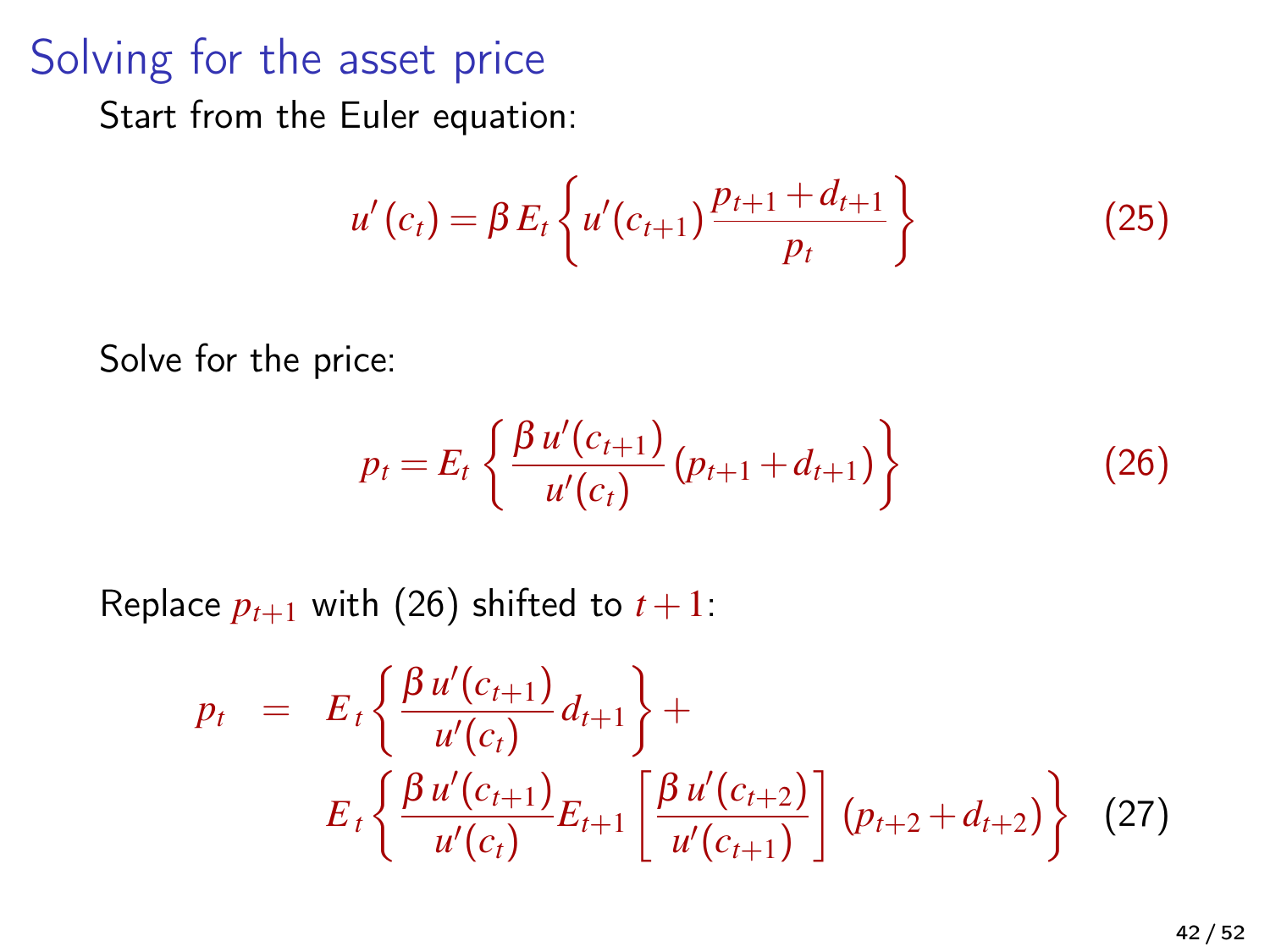## Solving for the asset price

The law of iterated expectations:

$$
E_t\{E_{t+1}(x)\} = E_t(x) \tag{28}
$$

Eliminate the  $E_{t+1}$ :

$$
p_t = E_t \left\{ \frac{\beta u'(c_{t+1})}{u'(c_t)} d_{t+1} \right\} + E_t \left\{ \frac{\beta^2 u'(c_{t+2})}{u'(c_t)} (p_{t+2} + d_{t+2}) \right\}
$$
(29)

Iterate forward for *T* periods:

$$
p_{t} = E_{t} \left\{ \sum_{j=1}^{T} \frac{\beta^{j} u'(c_{t+j})}{u'(c_{t})} d_{t+j} \right\}
$$
(30)  
+
$$
E_{t} \left\{ \frac{\beta^{T+1} u'(c_{t+T+1})}{u'(c_{t+T})} (p_{t+T+1} + d_{t+T+1}) \right\}
$$
(31)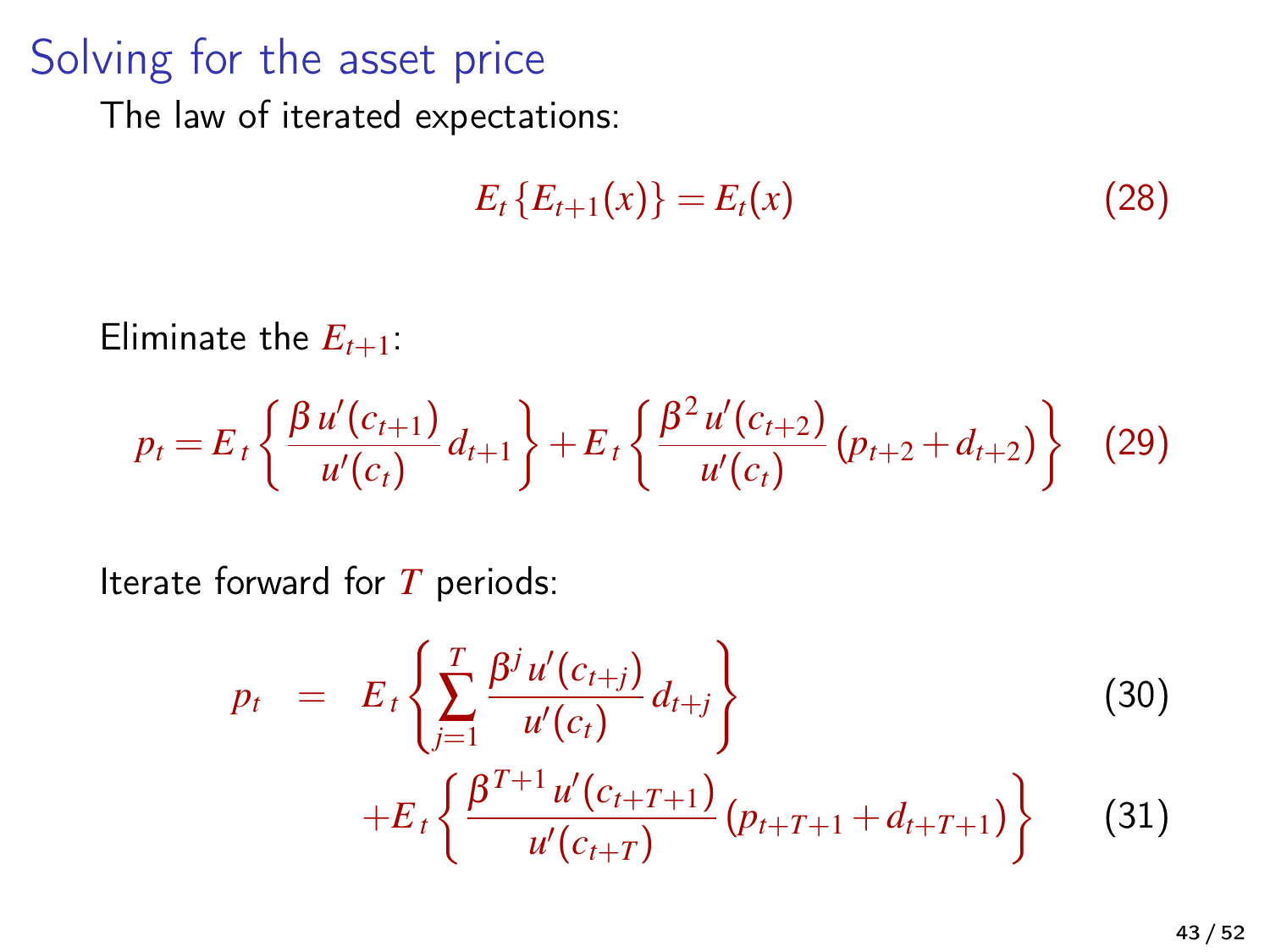# Solving for the asset price

Impose that the last term vanishes in the limit:

$$
p_t = E_t \left\{ \sum_{j=1}^{\infty} \frac{\beta^j u'(c_{t+j})}{u'(c_t)} d_{t+j} \right\}
$$
(32)

- $\triangleright$  There is no good reason for this assumption!
- $\triangleright$  We will see later: other prices solve the asset pricing equation (bubbles)

#### The asset price equals the discounted present value of dividends.

The stochastic discount factor is the marginal rate of substitution.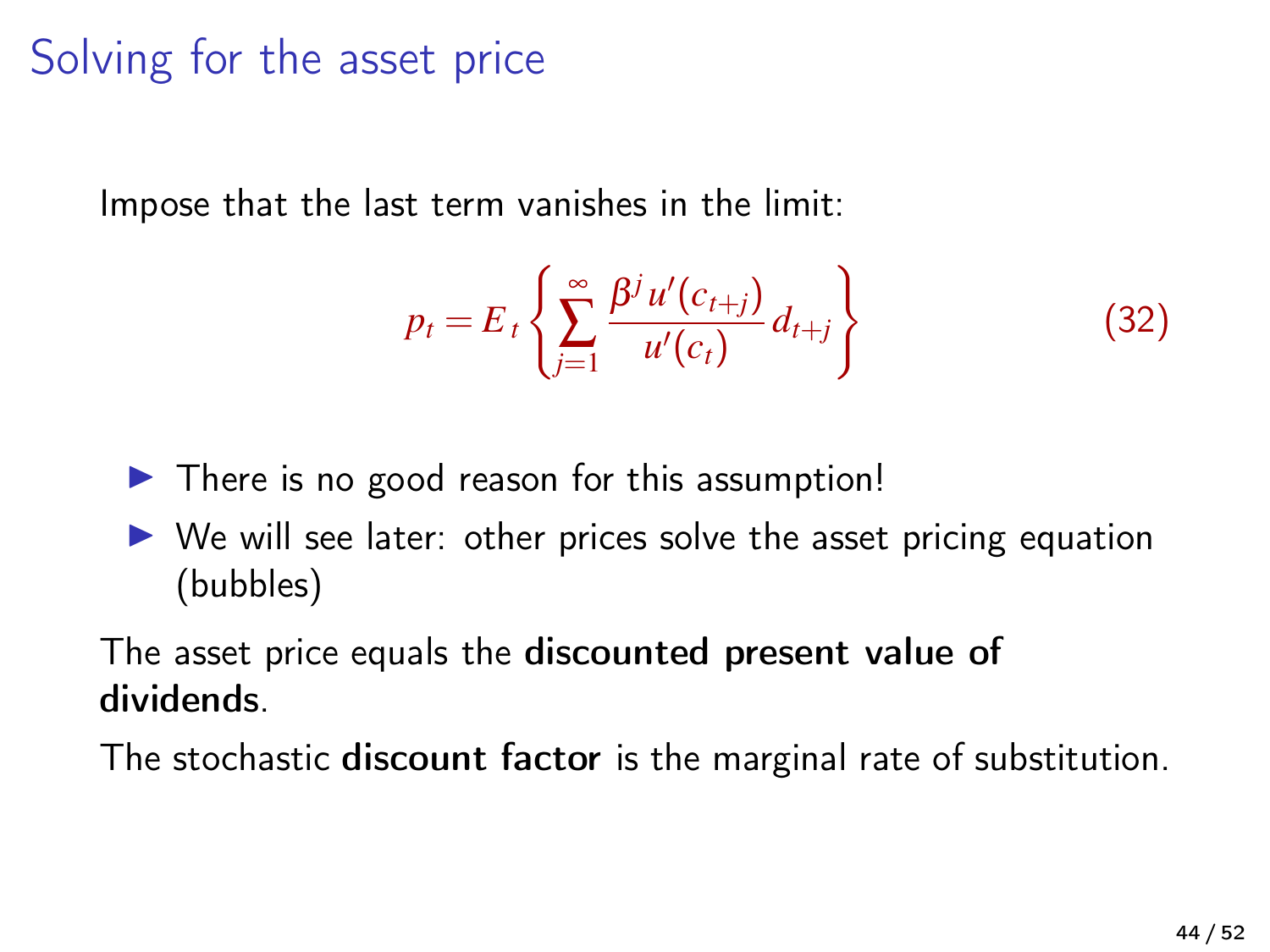# Example: Log Utility

In the Lucas model, assume:  $u(c) = \ln(c)$ .  $K = 1$ . In equilibrium:  $c_t = d_t$ .  $MRS_{t+1} = \frac{\beta u'(c_{t+1})}{u'(c_t)}$  $\frac{u'(c_{t+1})}{u'(c_t)} = \frac{\beta d_t}{d_{t+1}}$  $\frac{p \, a_t}{d_{t+1}}$ . The asset pricing equation becomes

$$
p_t = E_t \left\{ \sum_{j=1}^{\infty} \frac{\beta^j d_t}{d_{t+j}} d_{t+j} \right\}
$$
  
=  $d_t \frac{\beta}{1-\beta}$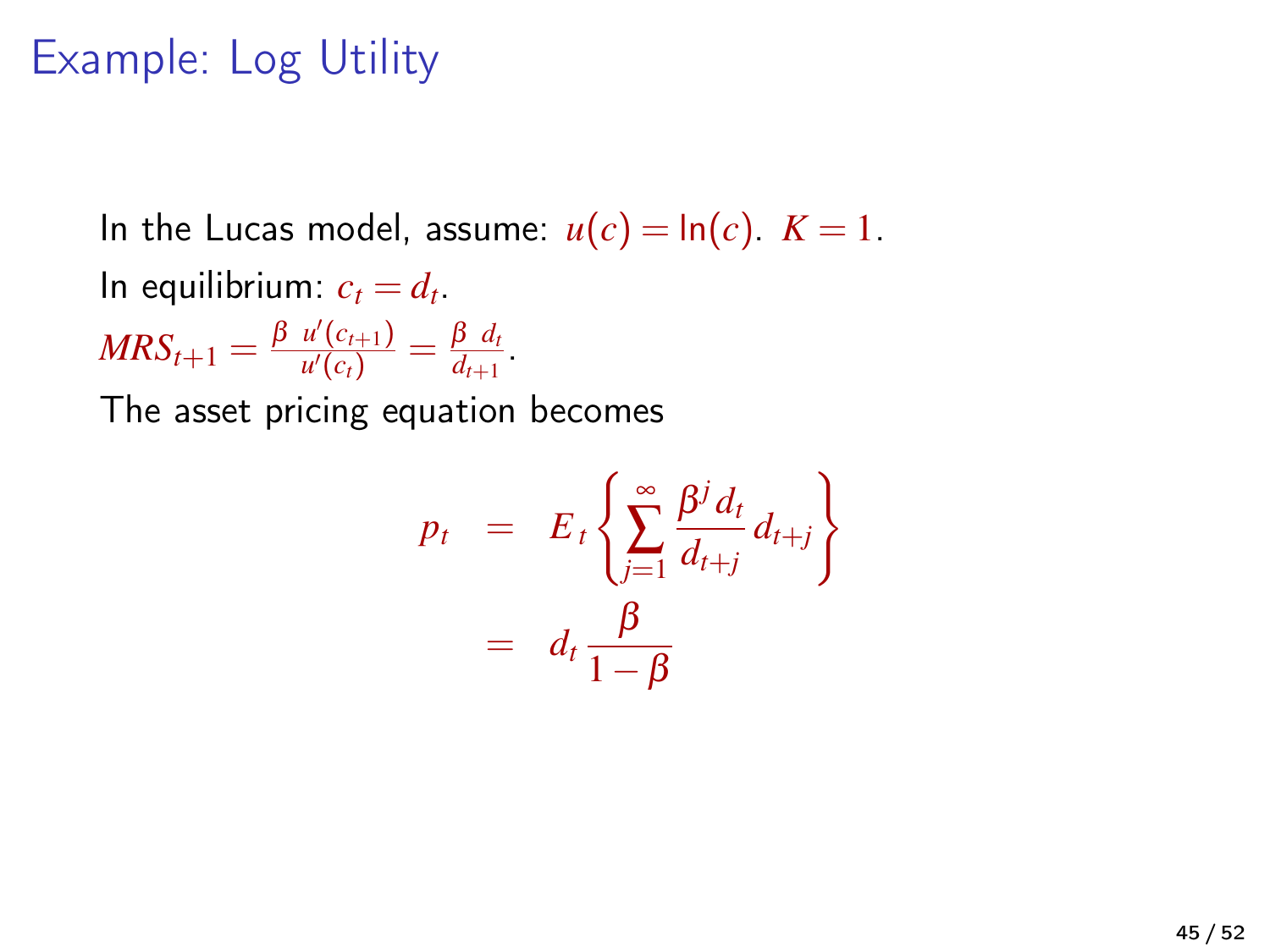# Example: Periodic dividends

In the Lucas model, assume:

- $\triangleright$  Utility is  $u(c) = c^{1-\sigma}/(1-\sigma)$ .
- $\blacktriangleright$  *d*<sub>t</sub> alternates between  $d^H$  and  $d^L$ .

Asset pricing equation:

$$
p_t = \sum_{d_t^{\sigma}} \beta^j (d_t/d_{t+j})^{\sigma} d_{t+j}
$$
\n
$$
= d_t^{\sigma} \sum_{t} \beta^j d_{t+j}^{1-\sigma}
$$
\n(33)

On good days,  $p_t$  is pulled up by low  $u'(c')$ , but is pushed down by low  $d_{t+1}$ .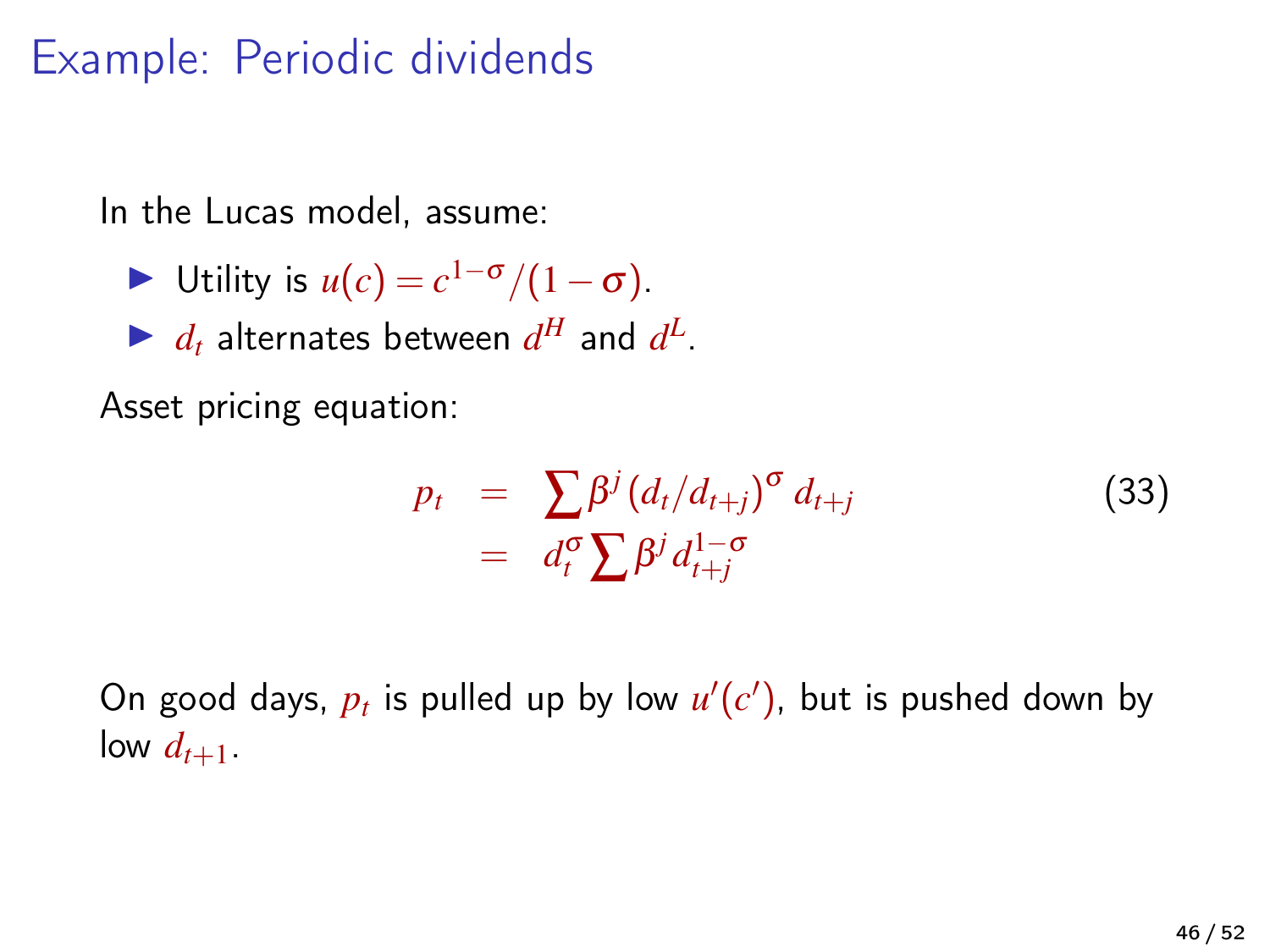## The Excess Volatility Puzzle

Consider a stock with dividend process *d<sup>t</sup>* . Its price is given by

$$
p_t = E_t \left\{ \sum_{j=1}^{\infty} \frac{\beta^j u'(c_{t+j})}{u'(c_t)} d_{t+j} \right\}
$$
 (34)

In the data:

- $\triangleright$  Dividends are very smooth (a goal of company policy).
- $\triangleright$  Stock prices are much more volatile than dividends.

But in the theory: stock prices should be the average of future dividends and thus smoother than dividends.

This is the flip-side of the Equity Premium Puzzle. See [Shiller](#page-51-5) [\(1981\)](#page-51-5)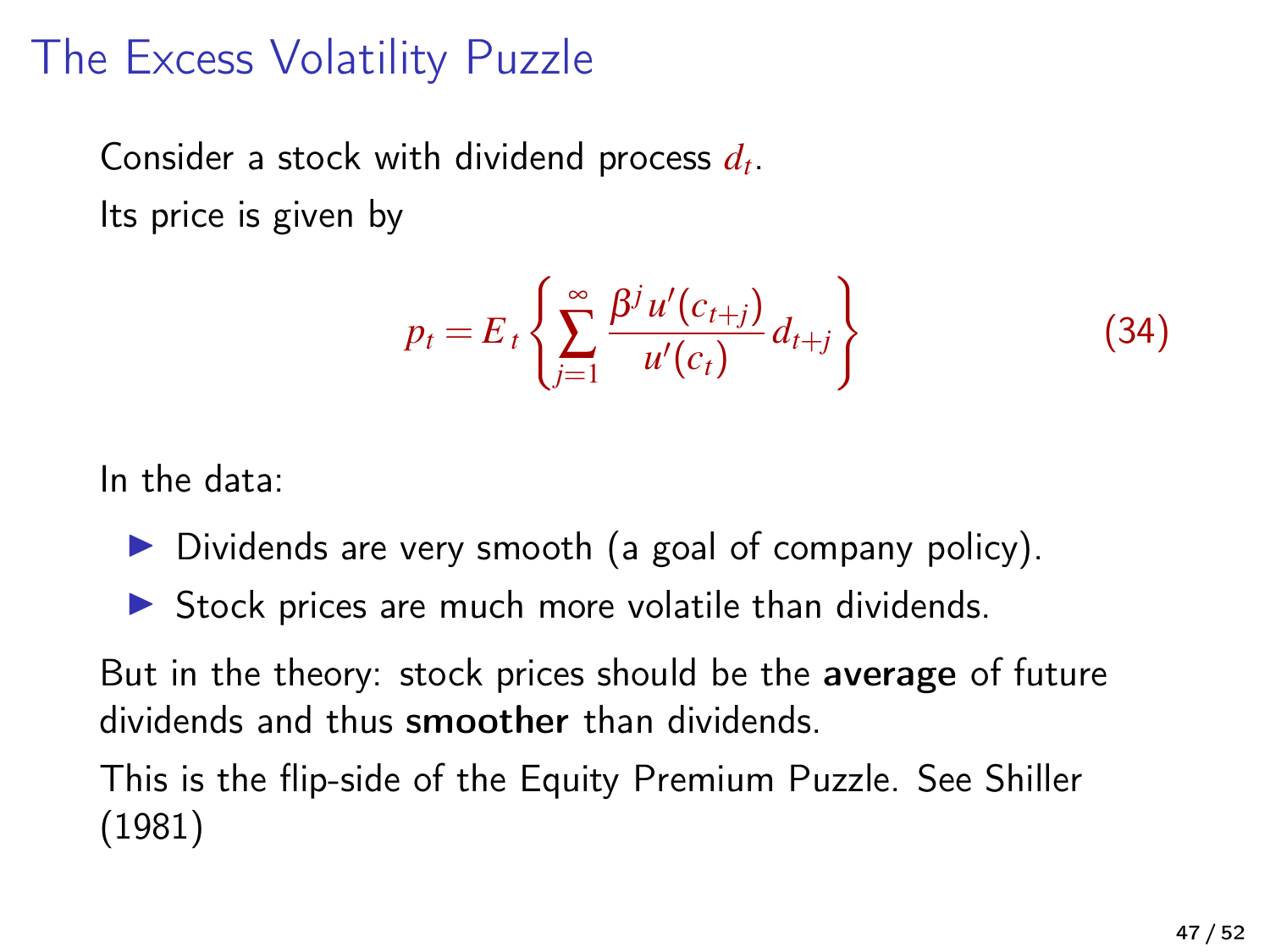#### $Excess Volatility$  $\mathbb{R}^n$ calls for more regulation once the bubble has burst **of subsequent dividends**



Source: FRSBSF Economic Letter Nov 2007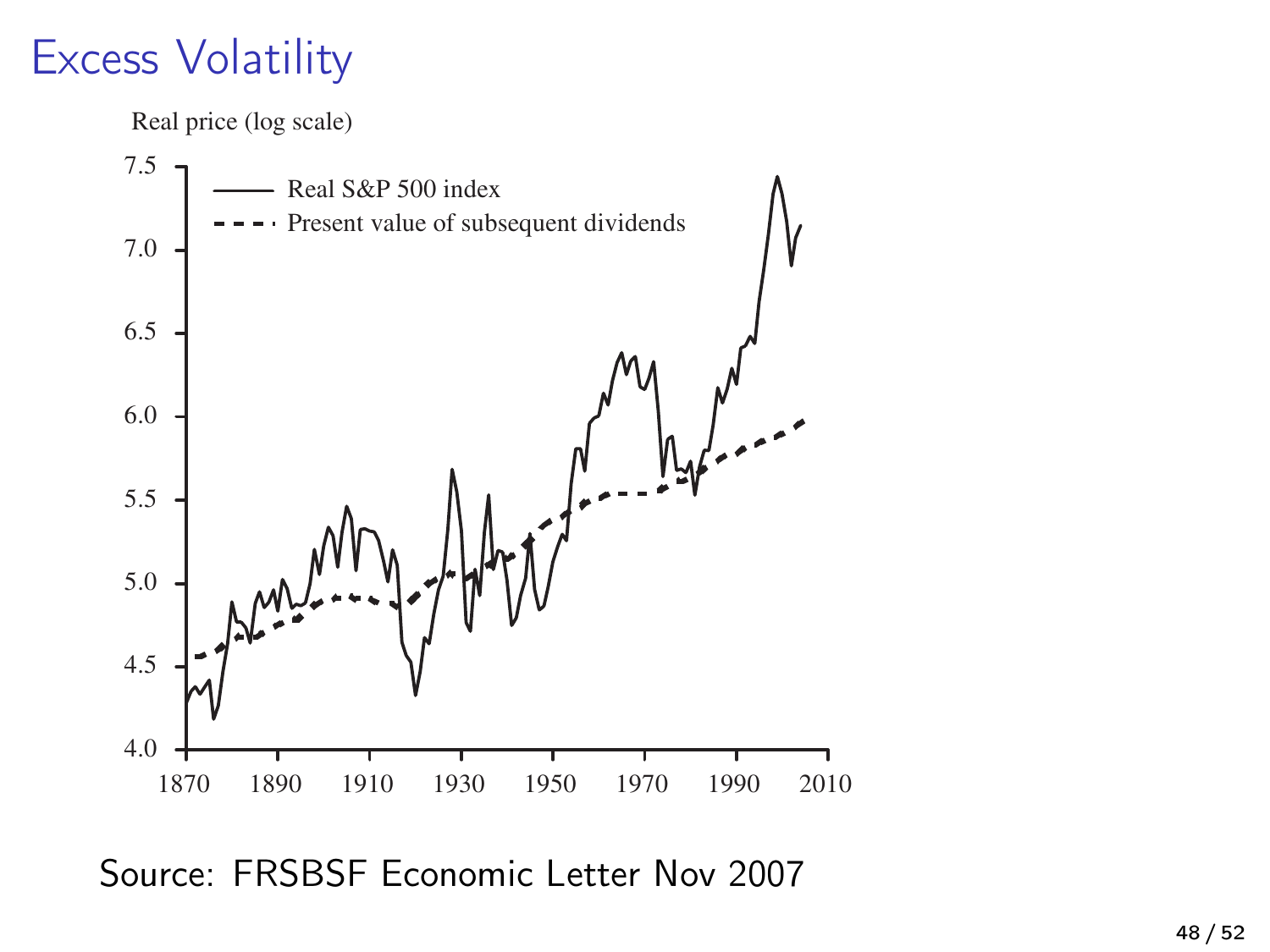## Bubbles

- $\triangleright$  Recall how the asset pricing formula is derived:
- $\triangleright$  We iterate forward on the asset pricing Euler equation

<span id="page-48-0"></span>
$$
p_t = E_t \left\{ \frac{\beta u'(c_{t+1})}{u'(c_t)} (p_{t+1} + d_{t+1}) \right\}
$$
(35)

- $\triangleright$  We assume that the  $p_{t+1}$  term vanishes in the limit.
- $\blacktriangleright$  What if it does not vanish?
- $\triangleright$  Then any (current) asset price can satisfy the asset pricing equation.
- $\blacktriangleright$  The deviation between  $p_t$  and the fundamental price from [\(35\)](#page-48-0) is called a bubble.
- $\blacktriangleright$  It is purely a self-fulfilling expectation.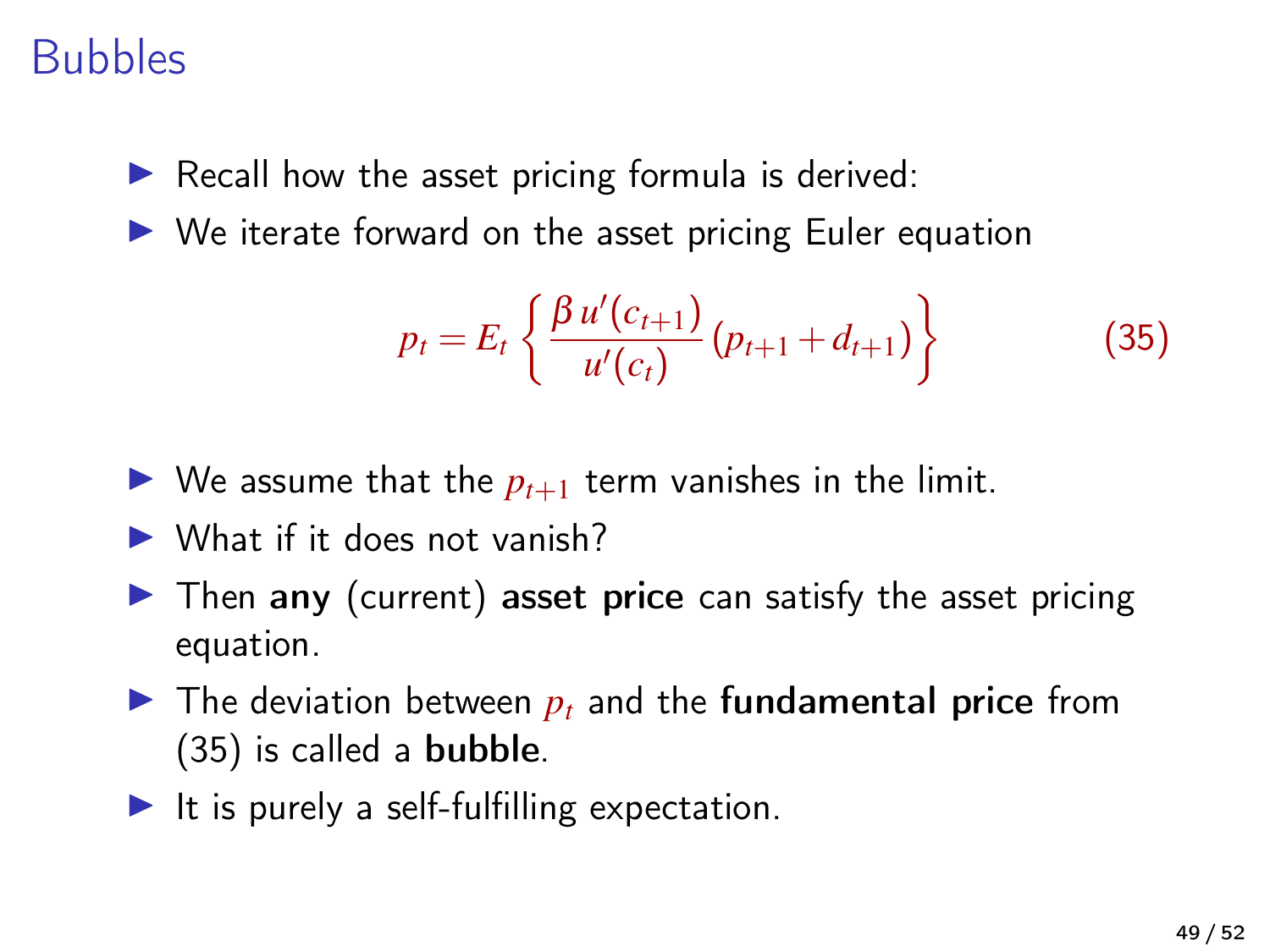# Bubbles: Example

- $\triangleright$  Consider an asset that pays no dividends.
- $\blacktriangleright$  Its fundamental price is 0.
- **►** Assume that the MRS is constant at  $\frac{\beta u'(c_{t+1})}{u'(c_1)}$  $\frac{u(c_{t+1})}{u'(c_1)} = 1.$
- $\blacktriangleright$  The the asset pricing equation is

<span id="page-49-0"></span>
$$
p_t = E_t p_{t+1} \tag{36}
$$

- $\triangleright$  One price process that satisfies this: *p* doubles with probability 1/2 and drops to 0 otherwise.
- In This satsifies [\(36\)](#page-49-0) for any  $p_t$ .
- $\triangleright$  Bubbles are a possible explanation for asset price volatility.
- $\triangleright$  Note that the bubble does not offer any excess return opportunities.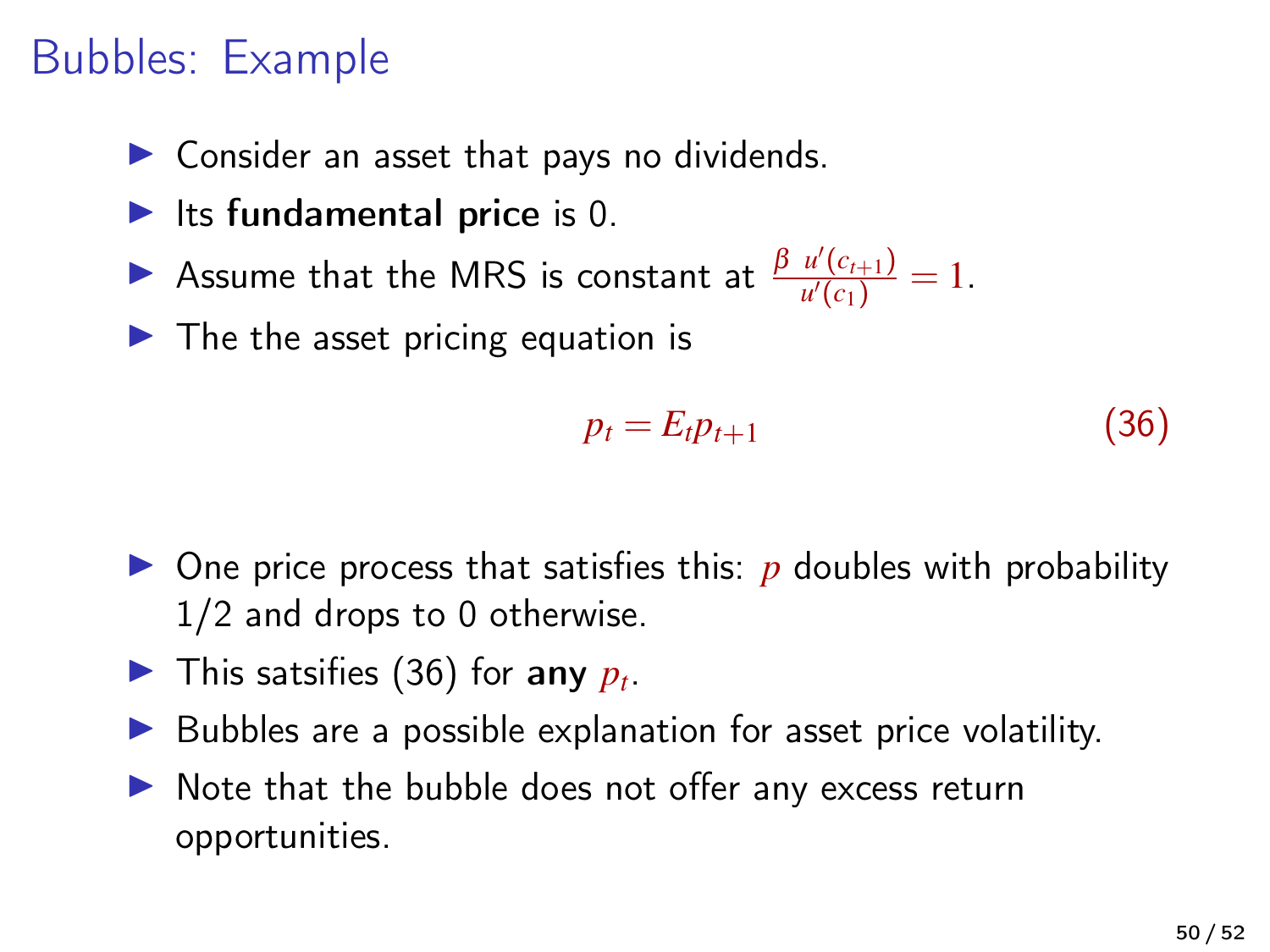# **Reading**

- ▶ [Romer \(2011\)](#page-51-6), ch. 7.5
- ▶ [Ljungqvist and Sargent \(2004\)](#page-51-7), ch. 7.
- $\triangleright$  On the equity premium puzzle: [Mehra and Prescott \(1985,](#page-51-1) [2003\)](#page-51-2)